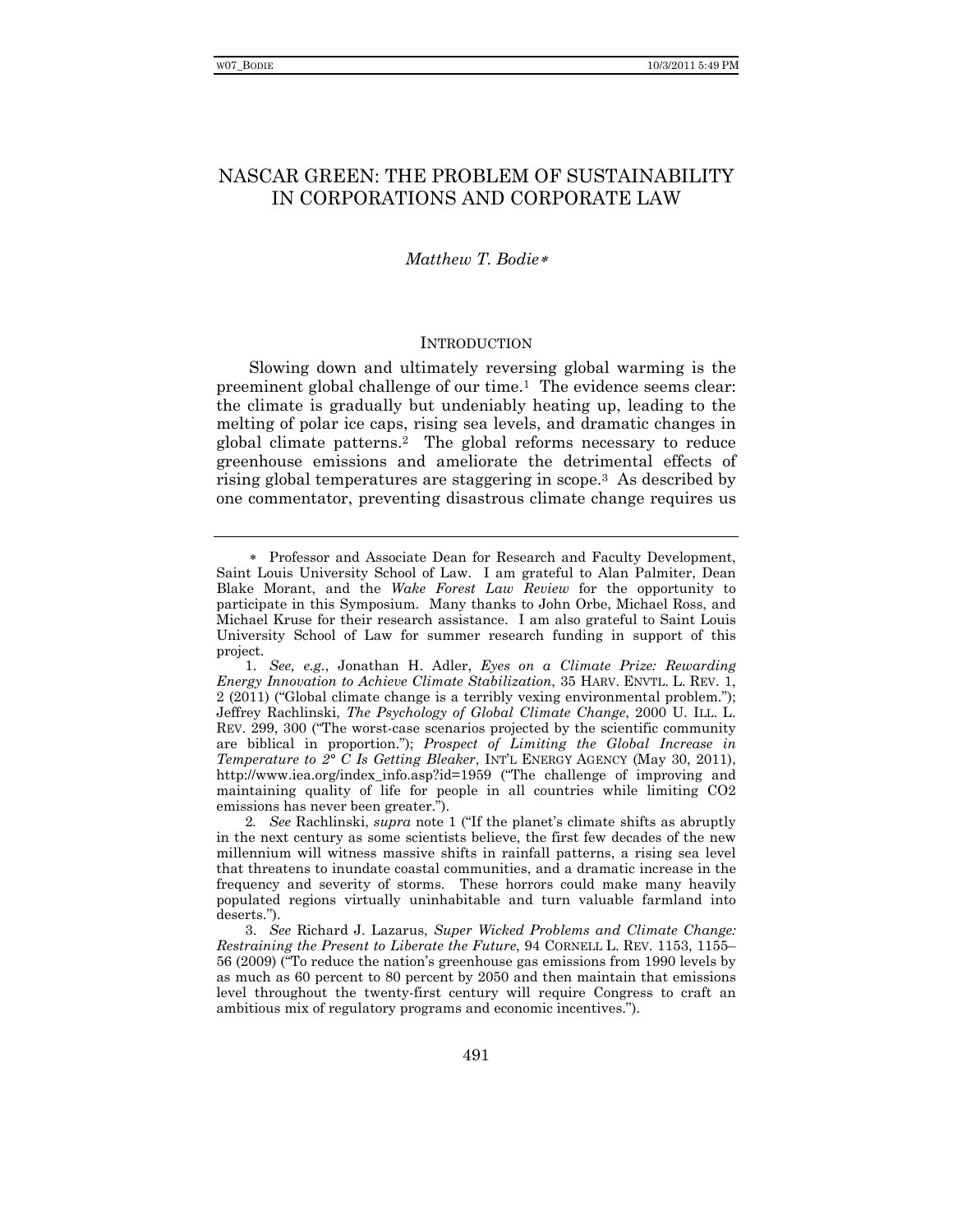to "fundamentally change business operations in virtually every economic sector as well as individual behavior in many aspects of daily life."4 Given the challenges inherent in such a task, it would seem prudent to follow an "all hands on deck" approach.<sup>5</sup> Changes in environmental regulations would be the first priority. But can other areas of law have an impact as well?

The "sustainability" movement looks to incorporate norms of intergenerational equity and balance into our everyday behavior.6 On the most basic level, sustainability merely means the capacity to endure. The sustainability movement seeks to evaluate our capacity to endure as a species and a planet, both now and into the future. The United Nations report, *Our Common Future* (commonly called the Brundtland Report7), offered the first synopsis of sustainability as follows: "meet[ing] the needs of the present without compromising the ability of future generations to meet their own needs."8 Sustainability is usually thought to focus on environmental issues, and sustainability advocates seek to intertwine environmental concerns with agricultural, land development, and industrial practices.9 But there is also some element of social justice to sustainability, as sustainability efforts have focused on developing local agriculture in third-world communities as well as giving workers more of a voice in their employment.

Sustainability proponents argue that corporations should be tasked with integrating these principles into their organizational ethos.10 It is not enough that corporations follow the letter of environmental regulations; they must be more proactive in seeking to effectuate beneficial environmental change. The role of the law is

<sup>4</sup>*. Id.* at 1156.

 <sup>5.</sup> John C. Dernbach, *The Essential and Growing Role of Legal Education in Achieving Sustainability*, 60 J. LEGAL EDUC. 489, 503 (2011) (quoting AM. BAR ASS'N, Resolution and Report on Sustainable Development 2 (Aug. 11–12, 2003), *available at* http://apps.americanbar.org/intlaw/policy/environment /sustainabledevelopment.pdf) ("[A]ll law should have sustainable development principles integrated into it.").

<sup>6</sup>*. See, e.g.*, Beate Sjåfjell, *Internalizing Externalities in E.U. Law: Why Neither Corporate Governance nor Corporate Social Responsibility Provides the Answers*, 40 GEO. WASH. INT'L L. REV. 977, 977 n.2 (2009) (defining sustainable development as "development where economic, social, and environmental aspects are integrated").

 <sup>7.</sup> S*ee Brundtland Report: Our Common Future*, Sustainable Cities, http://sustainablecities.dk/en/actions/a-paradigm-in-progress/brundtland-report -our-common-future (last visited Aug. 28, 2011).

 <sup>8.</sup> Rep. of World Comm'n on Env't & Dev., 14th Session, June 8–19, 1987, *Our Common Future*, Ch. 2, ¶ 1, U.N. Doc. A/43/427 (1987). The Commission was led by Norwegian Prime Minister Gro Harlem Brundtland.

 <sup>9.</sup> *See* Dernbach, *supra* note 5, at 512–13.

 <sup>10.</sup> *See, e.g.*, Judd F. Sneirson, *Green is Good: Sustainability, Profitability, and a New Paradigm for Corporate Governance*, 94 IOWA L. REV. 987, 1022 (2009) ("If we are to achieve sustainability as a society, corporations must be part of the solution.").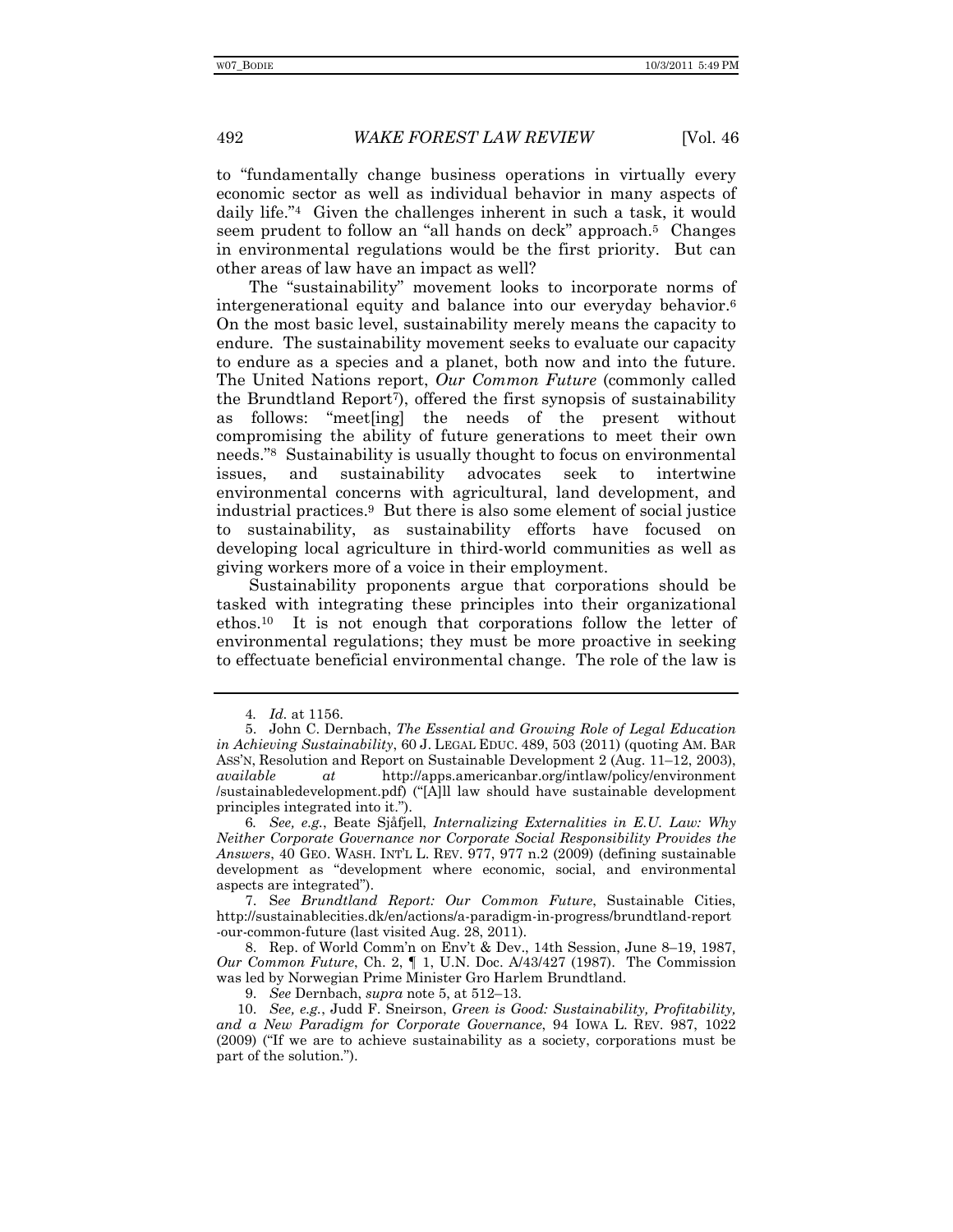to require, facilitate, or, at the very least, not hamper efforts to develop sustainability practices within corporations. Rather than requiring strict obeisance to the shareholder primacy norm, corporate law should permit corporations to devote themselves to sustainability in ways large and small. By encouraging change at the individual corporation level, proponents argue, sustainability is much more likely to grow organically and take root over the longer term.

The purpose of this Symposium contribution is to use an example of one company's sustainability efforts to fill out the promise and puzzles of bringing sustainability not just to corporations, but to corporate law as well. The company in question is the National Association for Stock Car Auto Racing, or NASCAR. NASCAR operates perhaps the most theoretically unsustainable sport in the country: high-performance automobiles racing around a track burning gasoline, oil, and rubber.11 But NASCAR has embraced a series of initiatives devoted to sustainability efforts, including using ethanol fuel, planting acres of trees, and implementing a new recycling program.12 The company and the sport seem invested in making their collective image more "green."13

NASCAR's sustainability efforts raise immediate questions about their depth and efficacy. This Article cannot and will not resolve them. But the questions are useful in pointing out the difficulties that sustainability proponents will have when it comes to implementing a sustainable corporate law. Is it enough that a company says it wants to have a focus on sustainability? If not, how are we to judge the company's efforts? If sustainability is to be a component of our corporate law, we need legal standards for sustainability. One of the features of shareholder primacy that has contributed to its success is its measurability, at least in the short term: the share price shows how the corporation's agents are doing at returning value to the core constituency. If sustainability is to replace shareholder primacy, some measure of success (and failure) will be necessary to provide an assessment. Otherwise, there will be no grounds for legally challenging a company's rhetoric.

This Article also seeks to press a little harder on the scope of sustainability beyond environmental matters. As someone who is relatively new to the literature, I see sustainability as a way of

 <sup>11.</sup> *See* Susan DeFreitas, *NASCAR Race Track Gets Solar Power*, EARTH TECHLING (Aug. 9, 2010), http://www.earthtechling.com/2010/08/nascar-racetrack-gets-solar-power/ ("When you think 'green,' chances are NASCAR is not the next word that comes to mind.").

 <sup>12.</sup> *Lynch: Ethanol Mix Continues Greening of NASCAR*, NASCAR (Oct. 16, 2010), http://www.nascar.com/2010/news/business/10/16/mlynch-ethanol-qanda /index.html.

 <sup>13.</sup> *See NASCAR Hires Lynch to Head "Green" Initiative*, NASCAR, (Nov. 14, 2008), http://www.nascar.com/2008/news/headlines/official/11/11/mlynch.q.a/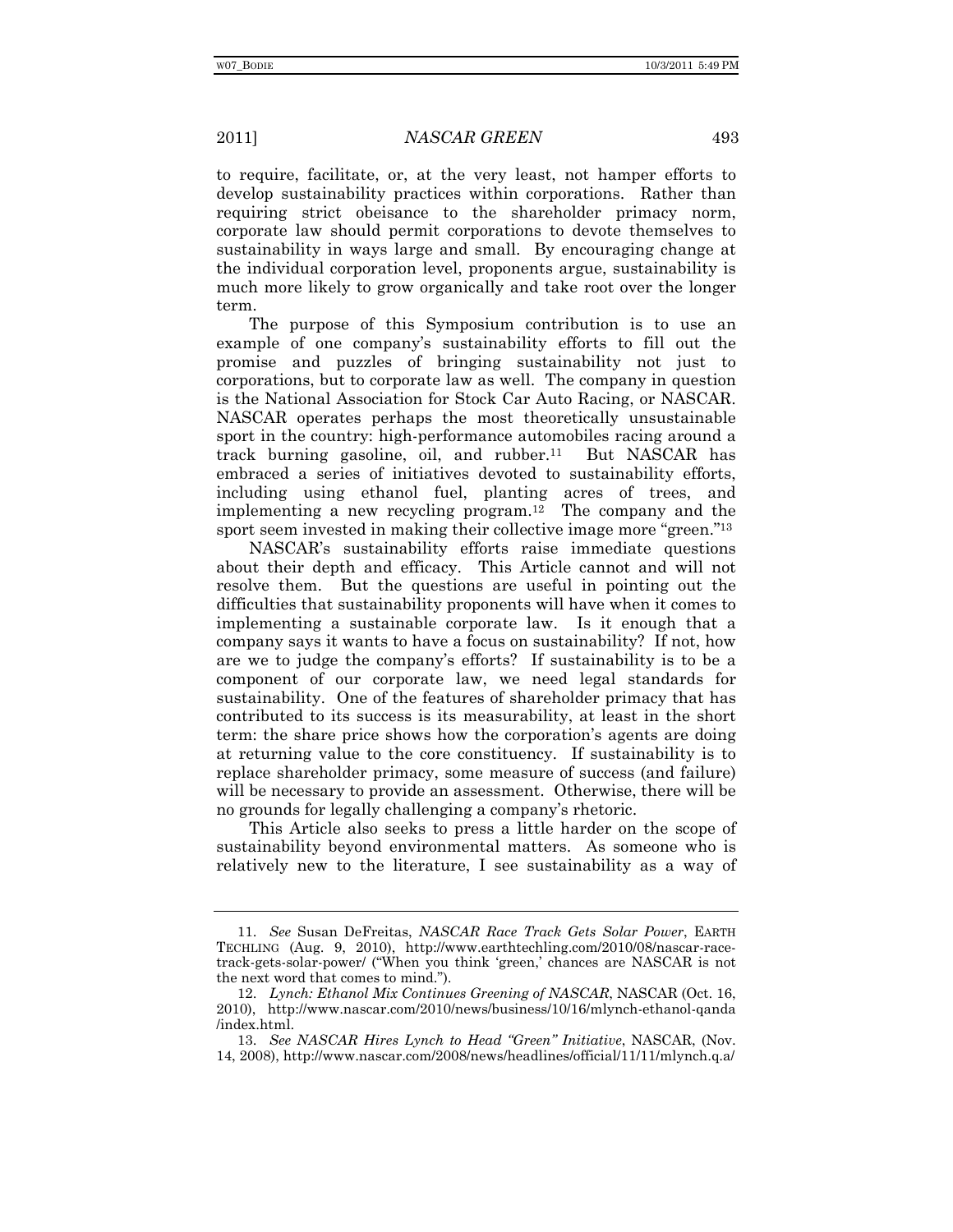conceiving our obligations to the planet and to future generations. This conception is most meaningfully promoted through efforts aimed at reducing pollution and greenhouse gases, improving recycling, and conserving resources. However, the sustainability literature also purports to include social justice components beyond environmentalism, such as caring for other stakeholders in the corporation.14 The focus on "future generations" is read to imply an obligation to create a better world—not just environmentally, but socially as well. In the corporate law context, sustainability advocates have thus far linked up with the "stakeholder theory" of corporate governance to argue against shareholder primacy.15

The example of NASCAR points to some of the tensions in this marriage of theories. NASCAR is a closely held corporation. It is well known for the lack of participation in its internal governance.<sup>16</sup> On the other hand, NASCAR is incredibly participatory when it comes to working with its external corporate partners.17 The success (however defined) of its green initiatives has come from its ability to leverage its position in the sport to bring in other participants, such as tracks, teams, and particularly sponsors. The upshot is that perhaps sustainability advocates should be less concerned about sustainability efforts within a firm and more concerned with sustainability efforts across industries. By making sustainability an interfirm endeavor, rather than an intrafirm endeavor, sustainability is more likely to sustain itself over the long term.

#### I. SUSTAINABILITY AND STRUCTURE

At its core, sustainability seems to be simply about the ability to sustain—or, perhaps, survive. It is about taking a long-term approach to culture and economics. It calls upon the present generation to consider the next generation, as well as the one after that, and after that.18 The concept of sustainability is most

 <sup>14.</sup> *See* Sneirson, *supra* note 10, at 991.

 <sup>15.</sup> *See id.* at 1013–17 (contrasting shareholder wealth maximization with stakeholder theory).

 <sup>16.</sup> MARK D. HOWELL, FROM MOONSHINE TO MADISON AVENUE: A CULTURAL HISTORY OF THE NASCAR WINSTON CUP SERIES 18 (1997).

 <sup>17.</sup> *See* MARK YOST, THE 200-MPH BILLBOARD: THE INSIDE STORY OF HOW BIG MONEY CHANGED NASCAR 41–52 (2007).

 <sup>18.</sup> Joaggquisho (Oren Lyons), *Scanno*, 28 PACE ENVTL. L. REV. 334, 334–35 (2010) ("Over a thousand years ago, a peacemaker came along to our people . . . . He said, when you sit and you council for the welfare of the people, think not of yourself, or of your family, or even your generation. He said, make your decisions on behalf of the seventh generation coming, those faces looking up from the earth, each generation waiting its time. Defend them; protect them, so that they may enjoy what you enjoy today."). The name of Seventh Generation, Inc., a maker of environmentally-friendly cleaning products, is based on this idea. SEVENTH GENERATION, http://www.seventhgeneration.com/about (last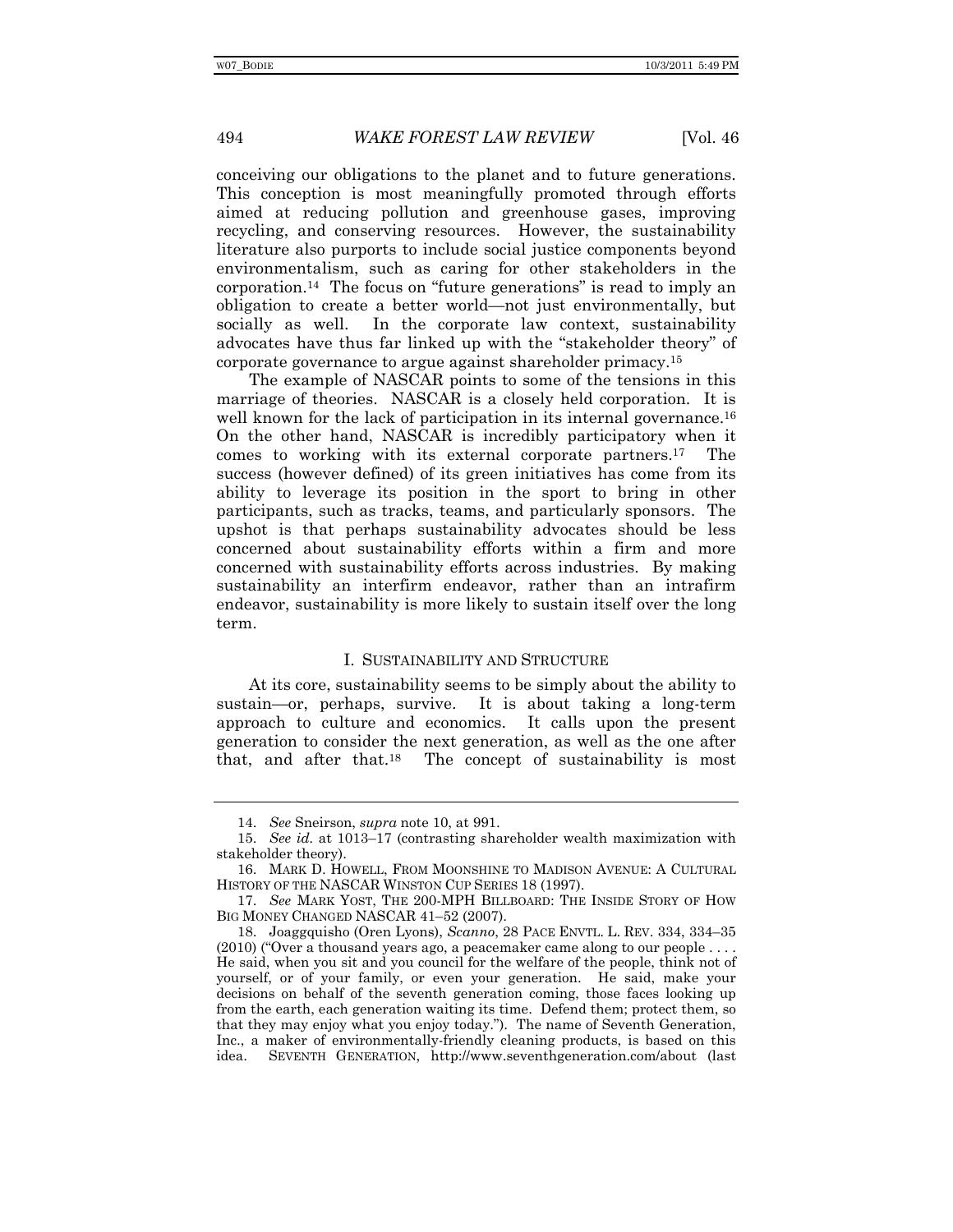naturally applicable to environmental issues. Environmental regulations seek to protect and preserve natural resources for our own use as well as the use of future generations.19 There are, to some extent, varying goals within the environmentally "friendly" community: some environmentalists seek to preserve vast tracts of land for their natural beauty, while others may seek to preserve natural resources for future consumption. When we speak about environmental law, however, we generally mean those legal regimes that concern the state of the air, land, and water.20 Environmentalists seek to preserve these natural places and resources so that they may be enjoyed now and on into the future. This orientation toward the future is at the heart of sustainability.

The extent to which sustainability goes beyond environmental issues is unclear. Some descriptions of sustainability sound very much like simply a "green" or environmental program.21 Most conceptions of sustainability, however, go beyond that. The "triple bottom line" approach to business asks companies to look at three ways of calculating their success: traditional financial performance, social responsibility, and environmental responsibility,<sup>22</sup> or "profit, people, and planet."23 The inclusion of social responsibility fosters a sense that sustainability is also about sustaining a vibrant human community. Thus, organizations like the Fair Trade movement seek to support not only organic and environmentally friendly farming but also farmers in third-world countries who engage in sustainable farming practices.24 Poverty wages, child labor, and the prohibition

22. Dernbach, *supra* note 5, at 498.

23*. Triple Bottom Line*, ECONOMIST (Nov. 17, 2009), http://www.economist.com/node/14301663?story\_id=14301663.

24*.* Grant E. Helms, Note, *Fair Trade Coffee Practices: Approaches for Future Sustainability of the Movement*, 21 IND. INT'L & COMP. L. REV. 79, 82–83

visited Sept. 1, 2011).

 <sup>19.</sup> For a discussion of the difficulties of creating an environmental "baseline," see Todd S. Aagaard, *Environmental Harms, Use Conflicts, and Neutral Baselines in Environmental Law*, 60 DUKE L.J. 1505 (2011).

<sup>20</sup>*. Cf.* Todd S. Aagaard, *Environmental Law as a Legal Field: An Inquiry in Legal Taxonomy*, 95 CORNELL L. REV. 221, 225 (2010) (arguing that "environmental problems—the factual context of environmental lawmaking involve two core factual characteristics that are, in combination, both common and distinct to environmental law: physical public resources and pervasive interrelatedness").

 <sup>21.</sup> For example, one sustainability proponent describes the "three conditions" of sustainability as: "[a society's] rates of use of renewable resources should not exceed their rates of regeneration; its rates of use of non-renewable resources should not exceed the rate at which sustainable renewable substitutes are developed; and its rate of pollution should not exceed the assimilative capacity of the environment." JOHN ELKINGTON, CANNIBALS WITH FORKS: THE TRIPLE BOTTOM LINE OF 21<sup>st</sup> CENTURY BUSINESS 55-56 (1998); see *also* Sneirson, *supra* note 10, at 993–95 (describing the "gearing up" framework for sustainability and using Nike's design and recycling programs as an example).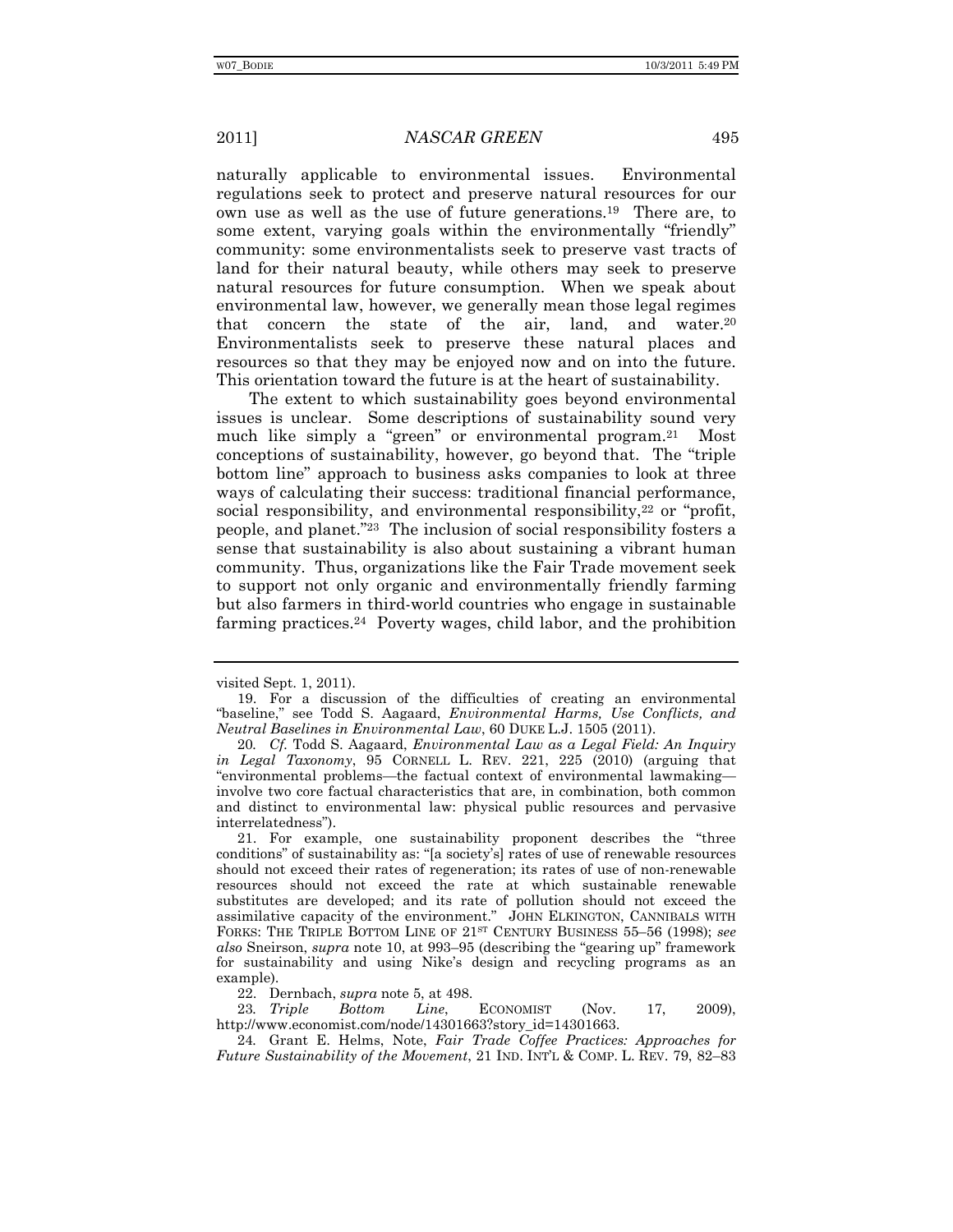of unions are seen as "unsustainable" because they do not contribute to long-term human flourishing.25 People must not only have a safe and healthy environment; they must also be able to provide for themselves and their families within that environment.

In the context of corporate law, sustainability has to this point been closely associated with the ideas of corporate social responsibility ("CSR") and stakeholder governance.26 Both CSR and stakeholder governance are oppositional concepts to shareholder primacy, which asserts that the only purpose of the corporation is to return profits to its shareholders. CSR looks more naturally to the world outside the corporation, particularly the community and environs.27 The treatment of the environment would generally be included within any definition of social responsibility.28 While the CSR movement asks the corporation to look outside of itself, stakeholder governance looks to bring these outside concerns into the organization.29 The stakeholder approach asserts that the corporation must allocate its governance among those groups with a stake in the corporate proceedings. But both CSR and stakeholder governance theorists assert that the corporation must look beyond the return to shareholders in judging its success.30 And both groups

30. In some circumstances, the stakeholders are defined broadly enough

<sup>(2011);</sup> ECONOMIST, *supra* note 23.

 <sup>25.</sup> Jayne W. Barnard, *Corporate Boards and the New Environmentalism*, 31 WM. & MARY ENVTL. L. & POL'Y REV. 291, 293 (2007) (including child labor in a list of unsustainable practices); Vanessa R. Waldref, *The Alien Tort Statute After* Sosa*: A Viable Tool in the Campaign to End Child Labor?*, 31 BERKELEY J. EMP. & LAB. L. 160, 189 (2010) ("Indeed, regulations that prohibit child labor and increase overall wages may best advance sustainable growth to benefit all workers and society.").

 <sup>26.</sup> To be completely inclusive, the Venn diagram of corporate law theories outside of shareholder primacy would also include progressive corporate law as well as the social enterprise movement. *See* Antony Page & Robert A. Katz, *Is Social Enterprise the New Corporate Social Responsibility?*, 34 SEATTLE U. L. REV. 1351, 1352–53 (2011). However, these labels are not sufficiently distinct, in my view, to warrant separate treatment. *But see id.* at 1353 (distinguishing social enterprise from corporate social responsibility).

 <sup>27.</sup> *See* Sjåfjell, *supra* note 6, at 982–83 ("The corporate social responsibility debate typically stands on the outside of the corporation, however, and is concerned with the corporation's responsibility toward those parties and interests which seem to be implicitly defined as being external to the corporation, even including the corporation's own employees.").

<sup>28</sup>*. See, e.g.*, Einer Elhauge, *Sacrificing Corporate Profits in the Public Interest*, 80 N.Y.U. L. REV. 733, 735–36 (2005) (beginning the discussion of social responsibility with the example of clear-cutting practices).

 <sup>29.</sup> R. EDWARD FREEMAN, STRATEGIC MANAGEMENT: A STAKEHOLDER APPROACH 44–45 (1984) ("By using 'stakeholder,' managers and theorists alike will come to see these groups as having a 'stake.' 'Stakeholder' connotes 'legitimacy,' and while managers may not think that certain groups are 'legitimate' in the sense that their demands on the firm are inappropriate, they had better give 'legitimacy' to these groups in terms of their ability to affect the direction of the firm.").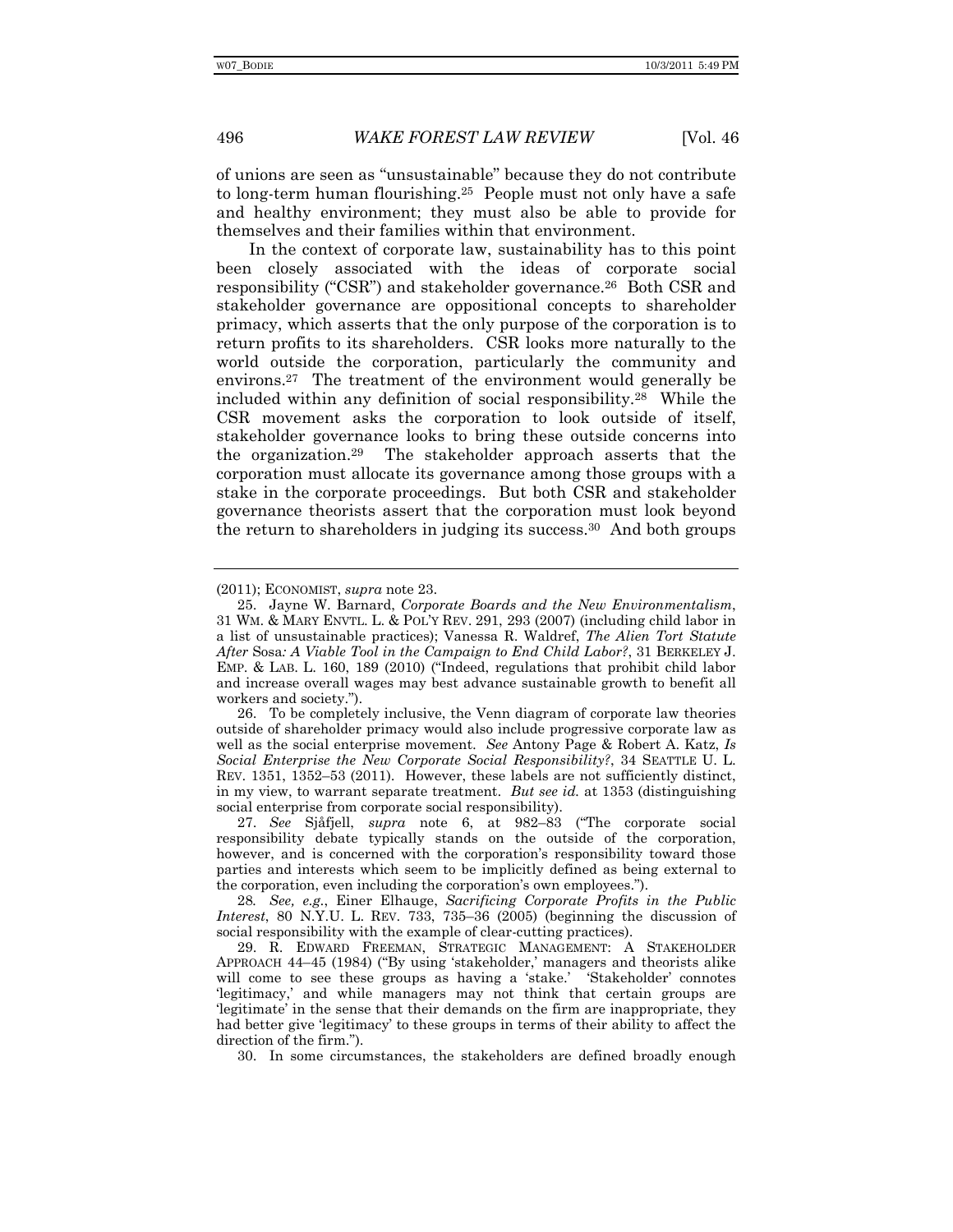have more structural concerns about how corporations and other business entities should be managed and run.

The "weak" end of the CSR and stakeholder governance spectrum simply asserts that shareholder primacy is not required under corporate law. Although acknowledging the noise generated by Milton Friedman31 and *Dodge v. Ford Motor Co.*,32 there is relatively little corporate law substance that can be said to require a shareholder primacy approach.<sup>33</sup> CSR and stakeholder theorists wish only to amplify this notion and to ensure that the corporation and its board govern with the various constituencies in mind. The primary legal instantiation of the constituency model has been the state corporate constituency statute. These statutes, adopted in over half of the jurisdictions, expressly allow boards to consider the needs of constituencies other than shareholders in making corporate decisions.34 However, these statutes do not require that boards take these other groups into account; there is no legal accountability for failing to do so.<sup>35</sup> From a legal perspective, these statutes simply insulate boards from derivative actions claiming the boards have

 31. *See* Milton Friedman, *The Social Responsibility of Business Is to Increase Its Profits*, N.Y. TIMES, Sept. 13, 1970 (Magazine), at 33.

32. 170 N.W. 668 (Mich. 1919).

34*. See* Sneirson, *supra* note 10, at 998 (finding that thirty-three states have such statutes). Several of these statutes expressly permit consideration of nonshareholder constituencies only in the takeover context. *See id.* at 998 & n.52.

 35. Lawrence E. Mitchell, *A Theoretical and Practical Framework for Enforcing Corporate Constituency Statutes*, 70 TEX. L. REV. 579, 631 (1992).

that they overlap with traditional "societal" concerns. *See, e.g.*, Gerald P. Neugebauer III, Note, *Indigenous Peoples as Stakeholders: Influencing Resource-Management Decisions Affecting Indigenous Community Interests in Latin America*, 78 N.Y.U. L. REV. 1227 (2003) (including indigenous peoples in areas affected by corporate oil drilling or other development as stakeholders of the firm).

<sup>33</sup>*. See, e.g.*, D. Gordon Smith, *The Shareholder Primacy Norm*, 23 J. CORP. L. 277, 279 (1998) ("The shareholder primacy norm is nearly irrelevant to the ordinary business decisions of modern corporations."); Lynn A. Stout, *Bad and Not-So-Bad Arguments for Shareholder Primacy*, 75 S. CAL. L. REV. 1189, 1208– 09 (2002) ("Corporate law, in fact, does allow directors to pursue strategies that reduce share price whenever this can be rationalized as somehow serving the often-intangible interests of other constituencies."); Lynn A. Stout, *Why We Should Stop Teaching* Dodge v. Ford*,* 3 VA. L. & BUS. REV. 163, 176 (2008) ("Corporations seek profits for shareholders, but they seek others [sic] things, as well, including specific investment, stakeholder benefits, and their own continued existence. Teaching *Dodge v. Ford* as anything but an example of judicial mistake obstructs understanding of this reality."). Interestingly, after much scholarship debunking the notion that shareholder primacy is required under corporate law, the Delaware Court of Chancery recently issued an opinion explicitly upholding the shareholder primacy principle. *See* eBay Domestic Holdings, Inc. v. Newmark, 16 A.3d 1, 33 (Del. Ch. 2010) ("Promoting, protecting, or pursuing nonstockholder considerations must lead at some point to value for stockholders.").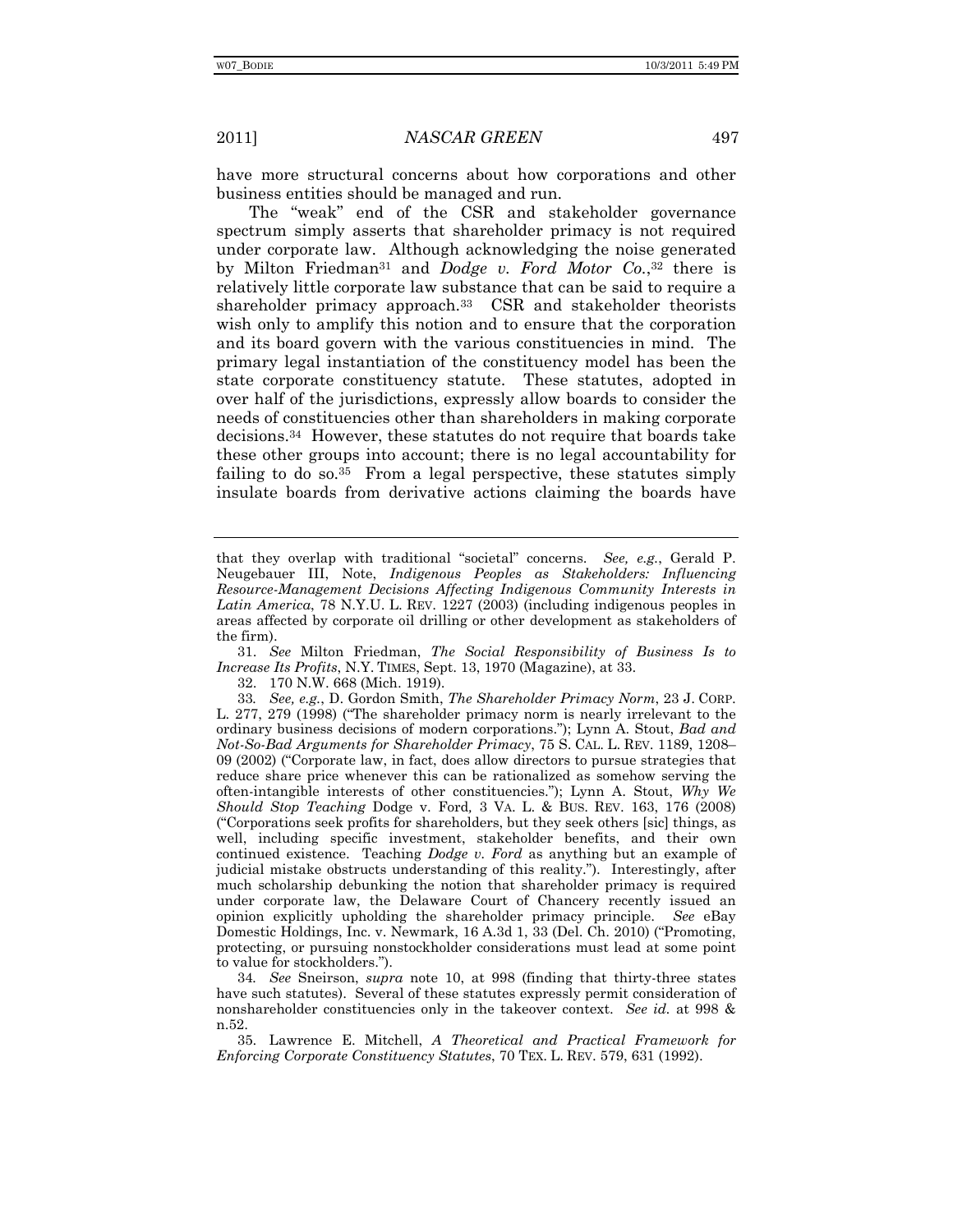failed to account for shareholder interests.<sup>36</sup> As a result, even progressive scholars have expressed doubt about their efficacy.37 Other than constituency statutes, there has been little in the positive corporate law that directly seeks to advance the cause of CSR or constituency theory.38

When it comes to defining their purposes, corporations are largely allowed to conduct their own internal affairs without oversight or second-guessing in the form of a lawsuit.39 There are important but limited exceptions—for example, when the board has committed to the sale of the company and entered "Revlonland."40

37*. See* David Millon, *Communitarianism in Corporate Law: Foundations and Law Reform Strategies*, *in* PROGRESSIVE CORPORATE LAW 1, 30 (Lawrence E. Mitchell ed., 1995) ("However attractive [the constituency] model might be in theory, communitarian scholars have yet to show persuasively that it could function effectively in practice.").

 38. Although a variety of proposals have been made, they have thus far had little actual traction. *See, e.g.*, KENT GREENFIELD, THE FAILURE OF CORPORATE LAW 182 (2006) (advocating for worker representation on corporate boards); LAWRENCE E. MITCHELL, CORPORATE IRRESPONSIBILITY 118–19 (2001) (arguing that boards of directors should be self-perpetuating); Bodie, *supra* note 36, at 875–79 (advocating for a nonbinding employee referendum whenever shareholders are to vote upon a transformative transaction); Lawrence E. Mitchell, *On the Direct Election of CEOs*, 32 OHIO N.U. L. REV. 261, 263 (2006) (arguing for direct election of chief executive officers by shareholders, creditors, and employees, each voting as a class); Cynthia A. Williams, *The Securities and Exchange Commission and Corporate Social Transparency*, 112 HARV. L. REV. 1197 (1999) (advocating for the U.S. Securities and Exchange Commission ("SEC") to expand disclosure requirements regarding a company's products, where it does business, and the labor and environmental effects of its operations). Arguably, Professor Williams' suggestion was taken up in part in the Dodd-Frank Act, which requires public issuers to calculate the ratio comparing the annual total income of the CEO and the median annual total income for all employees other than the CEO. Dodd-Frank Wall Street Reform and Consumer Protection Act, Pub. L. No. 111-203, § 953(b), 124 Stat. 1376, 1904 (2010).

39*. See, e.g.*, eBay Domestic Holdings, Inc. v. Newmark, 16 A.3d 1, 33 (Del. Ch. 2010) ("When director decisions are reviewed under the business judgment rule, this Court will not question rational judgments about how promoting nonstockholder interests—be it through making a charitable contribution, paying employees higher salaries and benefits, or more general norms like promoting a particular corporate culture—ultimately promote stockholder value.").

 40. Mark J. Roe, *Delaware's Competition*, 117 HARV. L. REV. 588, 631 (2003) ("And once managers decided to sell the firm, *Revlon* said that the firm had

 <sup>36.</sup> For example, New York's statute states: "Nothing in this paragraph shall create any duties owed by any director to any person or entity to consider or afford any particular weight to any of the foregoing or abrogate any duty of the directors, either statutory or recognized by common law or court decisions." N.Y. BUS. CORP. LAW § 717(b) (McKinney 2006). As a result, constituency statutes may be most useful to boards simply in giving them the freedom to act for any reason whatsoever (absent blatant loyalty violations). *See* Matthew T. Bodie, *Workers, Information, and Corporate Combinations: The Case for Nonbinding Employee Referenda in Transformative Transactions*, 85 WASH. U. L. REV. 871, 906–07 (2007); Mitchell, *supra* note 35, at 579–80.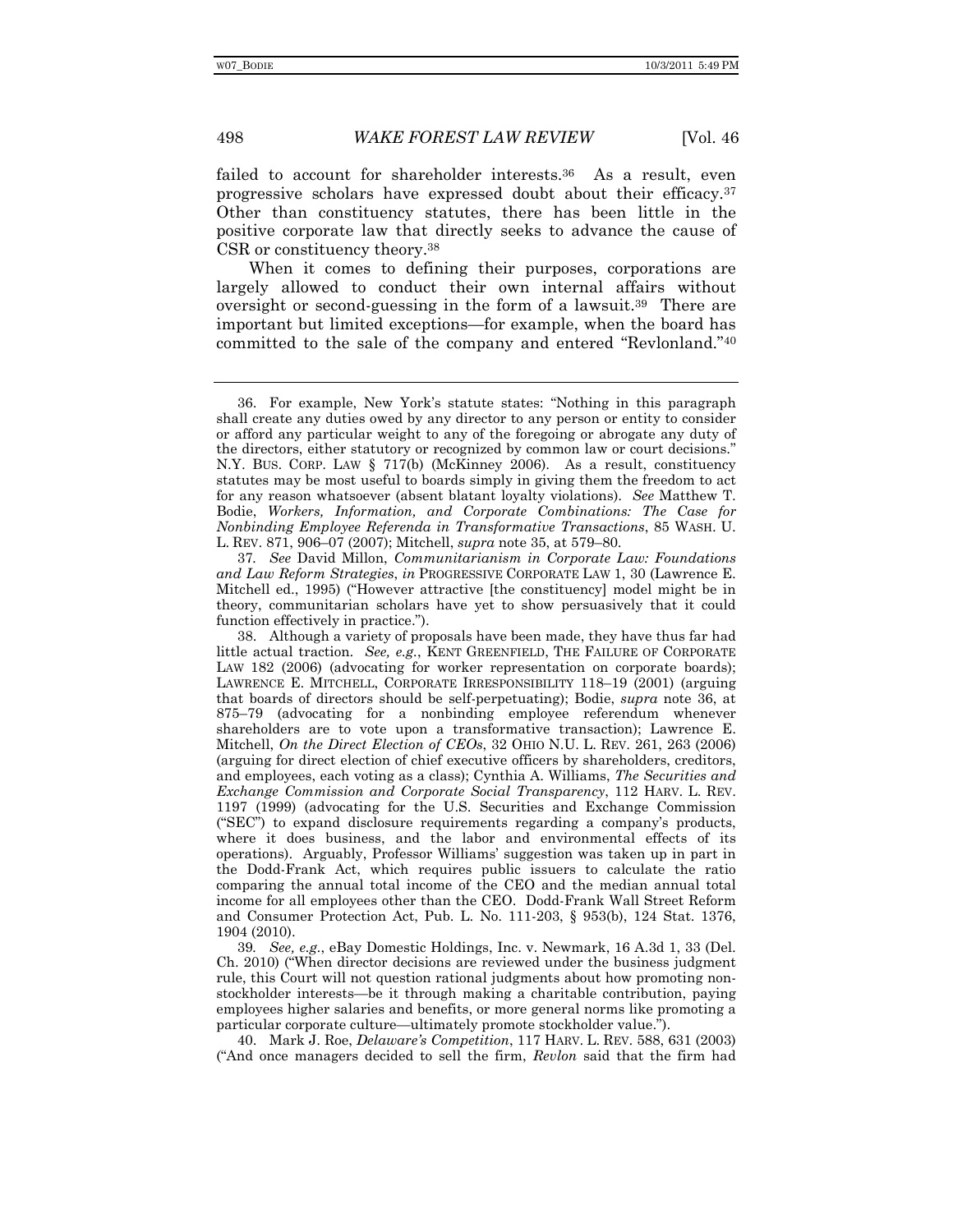By and large the battlefield is not in the courts, but in the boardrooms. And shareholder primacy had been making gains there since the 1980s.<sup>41</sup> It may have been accurate in the 1980s to claim that the shareholder primacy norm "often means little in the complex reality of governance."42 Recent studies of director behavior, however, have found that most directors now see enhancing shareholder value as their primary role at the company.43 This research echoes the academic and popular conception that shareholder primacy is now the dominant mindset of the boardroom.44

And of course, shareholders have several important structural features to their advantage. Even if directors need not—as a legal matter—pursue the best interests of the shareholders above all else, they are elected by those shareholders. Although much of twentieth century corporate law was spent lamenting the separation of ownership and control, that separation has narrowed. It is still exceedingly difficult for disgruntled shareholders to mount an election campaign, but there has been considerable movement on efforts to make this easier.45 In addition, shareholders can signal

entered, as lawyers thereafter dubbed it, 'Revlonland,' where its managers had the fiduciary duty to sell the firm to the highest bidder. But by the end of the decade, the takeover machine hit *Time-Warner*, and Revlonland became a very, very small place.") (referring to Revlon, Inc. v. MacAndrews & Forbes Holdings, Inc., 506 A.2d 173 (Del. 1986)).

 <sup>41.</sup> *See* JAY A. CONGER, EDWARD E. LAWLER III & DAVID L. FINEGOLD, CORPORATE BOARDS: STRATEGIES FOR ADDING VALUE AT THE TOP 146–48 (2001).

 <sup>42.</sup> JAY W. LORSCH & ELIZABETH MACIVER, PAWNS OR POTENTATES: THE REALITY OF AMERICA'S CORPORATE BOARDS 50 (1989). Lorsch and MacIver claimed that only a minority of directors adhered to a strict belief in shareholder primacy. *Id.* at 39.

 <sup>43.</sup> *See* CONGER ET AL., *supra* note 41, at 151 ("[I]n the boardrooms of large U.S. corporations, two decades of governance reforms had firmly entrenched the concept of 'shareholder value,' increased the independence of the board from management, and more closely aligned the interests of the board and the owners of the corporation."); TERRENCE E. DEAL & ALLAN A. KENNEDY, THE NEW CORPORATE CULTURES: REVITALIZING THE WORKPLACE AFTER DOWNSIZING, MERGERS, AND REENGINEERING 43–62 (1999) (discussing the rise of shareholder value as the primary corporate philosophy); ALLAN A. KENNEDY, THE END OF SHAREHOLDER VALUE: CORPORATIONS AT THE CROSSROADS (2000). For a more equivocal perspective on the presence of shareholder primacy in the boardroom, see Jill E. Fisch, *Measuring Efficiency in Corporate Law: The Role of Shareholder Primacy*, 31 J. CORP. L. 637, 654–55 (2006) (comparing studies and finding little consensus).

<sup>44</sup>*. See, e.g.*, MITCHELL, *supra* note 38, at 4–8; Jeffrey N. Gordon, *The Rise of Independent Directors in the United States, 1950–2005: Of Shareholder Value and Stock Market Prices*, 59 STAN. L. REV. 1465, 1526–35 (2007) (discussing the "triumph" of shareholder value as the dominant paradigm in the 1990s).

 <sup>45.</sup> The SEC (after many false starts) recently provided a proxy nomination process through which established shareholders can earn a place on the company's proxy ballot. The Dodd-Frank Act gave the Securities and Exchange Commission direct authority to allow shareholders to nominate directors for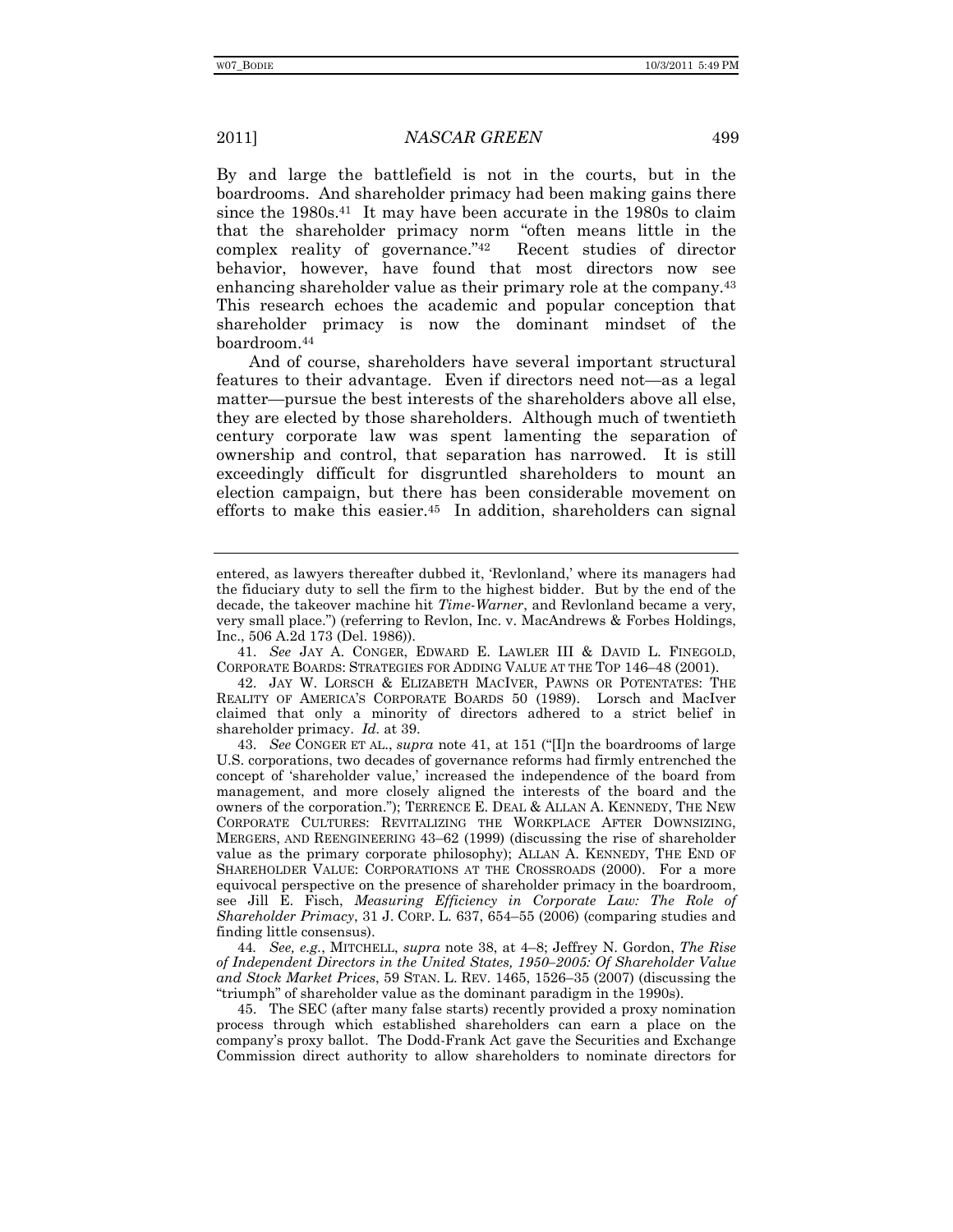their displeasure with a vote to "withhold."46 Although bereft of legal effect, a substantial vote to withhold can achieve its intended results through shame.47 Shareholders are also the only parties with standing to bring derivative actions against the board or officers.48 Fiduciary duties may extend to the corporation as a whole, but only shareholders can sue to enforce those duties. Finally, shareholders can sell their voting rights en masse in the market for corporate control. Although many states, including Delaware, have given the board the ability to erect defenses against hostile takeovers, the ultimate voting control of the shareholders will push many companies into sales even with an initially reluctant board.49

Thus, the CSR and stakeholder rights advocates are currently

 46. 2 JAMES D. COX & THOMAS LEE HAZEN, TREATISE ON THE LAW OF CORPORATIONS § 13:23 (3d ed. 2011).

 47. For example, in the 2004 election of Disney directors, forty-three percent of shareholders withheld their votes from Michael Eisner, who at the time was CEO and chairman of the board. The next day, the Board removed Eisner as Chairman. JAMES B. STEWART, DISNEY WAR 510–12 (2005).

 48. 3 COX & HAZEN, *supra* note 46, at § 15:9 ("In order to maintain a derivative suit to redress or prevent injuries to the corporation, the plaintiff must be either an owner of shares or have some beneficial interest therein when the suit is brought. As a general rule, the plaintiff must continue to be a stockholder throughout the life of the suit . . . .").

 49. A good recent example is the sale of Anheuser-Busch, Inc. to international beverage conglomerate InBev. The Anheuser-Busch board initially resisted efforts to sell the company to InBev; it contemplated a poison pill as well as a purchase of another brewer. JULIE MACINTOSH, DETHRONING THE KING: THE HOSTILE TAKEOVER OF ANHEUSER-BUSCH, AN AMERICAN ICON 236, 259–73 (2011). However, the board eventually agreed to the buyout when InBev raised its offer. *Id.* at 283–89. And even a stubborn board will eventually reach the limit on takeover defenses. *See* eBay Domestic Holdings, Inc. v. Newmark, 16 A.3d 1, 34 (Del. Ch. 2010) ("I cannot accept as valid for the purposes of implementing the Rights Plan a corporate policy that specifically, clearly, and admittedly seeks *not* to maximize the economic value of a for-profit Delaware corporation for the benefit of its stockholders . . . .").

placement on the company's own proxy ballot. Dodd-Frank Wall Street Reform and Consumer Protection Act, Pub. L. No. 111-203, § 971, 124 Stat. 1376, 1915 (2010) ("The Commission may issue rules permitting the use by a shareholder of proxy solicitation materials supplied by an issuer of securities for the purpose of nominating individuals to membership on the board of directors of the issuer . . . ."). The SEC used this authority to pass regulations allowing proxy access for certain large, long-term shareholders. *See* Facilitating Shareholder Director Nominations, 75 Fed. Reg. 56,668 (Sept. 16, 2010) (to be codified at 17 C.F.R. pts. 200, 232, 240 & 249). However, the U.S. Court of Appeals for the D.C. Circuit has vacated these regulations, finding their promulgation to be in violation of the Administrative Procedure Act. Business Roundtable v. S.E.C., No. 10-1305, 2011 WL 2936808 (D.C. Cir. July 22, 2011); *see also* Jeffrey N. Gordon, *Proxy Contests in an Era of Increasing Shareholder Power: Forget Issuer Proxy Access and Focus on E-Proxy*, 61 VAND. L. REV. 475, 487–89 (2008) (arguing that the SEC's e-proxy rules significantly reduce the costs of waging a proxy contest).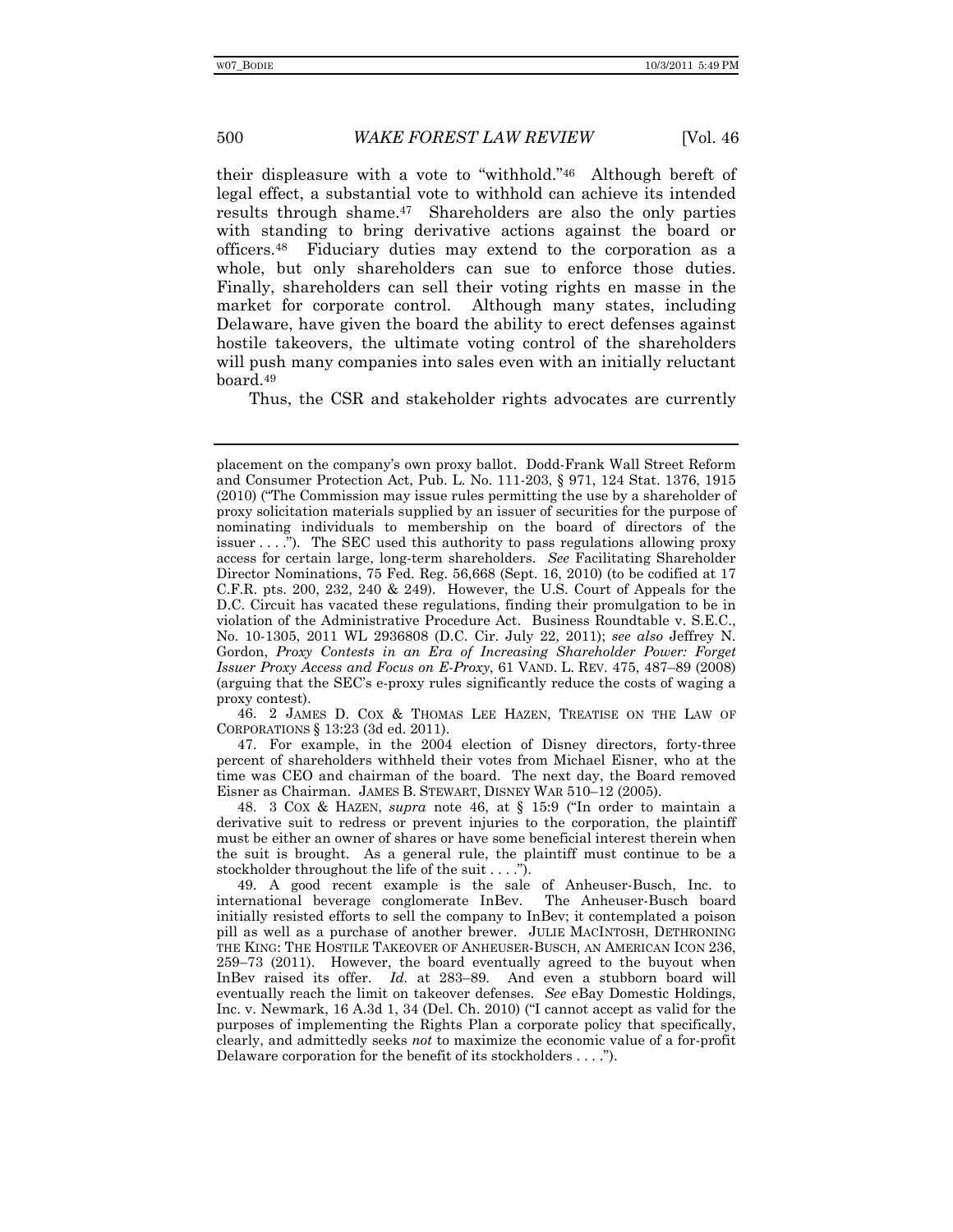at a crossroads. They must choose between a weak but easier-toswallow agenda that corporate law does not meaningfully constrain corporate actors to maximize share value or a more radical approach that would provide actual legal powers to nonshareholder constituents.50 This weaker agenda appears to be a correct assessment of current corporate law: the rational apathy of shareholders, combined with the business judgment rule, allows directors and officers to manage the corporation within a wide range of permitted activity. However, even if shareholder primacy is not required, corporate permissiveness is a rather thin gruel as a program for changing the world. Even so, the alternative—enacting substantive changes to corporate law that favor corporate stakeholders other than shareholders—seems daunting. There have been recent examples of stakeholder successes: the adoption of constituency statutes in new states,<sup>51</sup> as well as the creation of the B Corporation.52 But these approaches are largely toothless, while the major reform statutes such as Sarbanes-Oxley and the Dodd-Frank Act have provided for greater substantive shareholder power.<sup>53</sup>

Looking at the muddled state of the CSR movement, sustainability advocates have a dilemma as well. Do they link up with the CSR and stakeholder rights theorists and push for the inclusion of environmental and social concerns as part of the stakeholder agenda? Or do they carve out their own path and establish a new "brand" within corporate law?

## II. NASCAR AND SUSTAINABILITY

Some corporations have sustainability in their DNA: Whole Foods, Patagonia, Green Mountain Coffee Roasters.54 NASCAR would not be one of those. But if sustainability is to become important in our economy and society, it must move beyond the niche businesses and into the mainstream. The example of NASCAR shows not only the potential for sustainability successes but also the challenge for sustainability moving forward.

<sup>50</sup>*. See, e.g.*, Elhauge, *supra* note 28, at 743 ("To avoid possible misunderstanding, let me make clear what I am not saying. I am not saying that managers have a legally enforceable duty to sacrifice corporate profits in the public interest; I am saying that they have discretion to do so.").

 <sup>51.</sup> *See* Sneirson, *supra* note 10, at 997–1000, 1019–20.

<sup>52</sup>*. See id.* at 1017–19.

 <sup>53.</sup> *See* Heidi N. Moore, *Does Financial Reform Give Shareholders Too Much Power or Not Enough?*, CNNMONEY (July 9, 2010), http://finance.fortune.cnn.com/2010/07/09/does-financial-reform-give-shareholde rs-too-much-power-or-not-enough.

<sup>54</sup>*. See* Miriam A. Cherry & Judd F. Sneirson, *Beyond Profit: Rethinking Corporate Social Responsibility and Greenwashing After the BP Oil Disaster*, 85 TUL. L. REV. 983, 1008 n.135, 1013 n.160 (2011).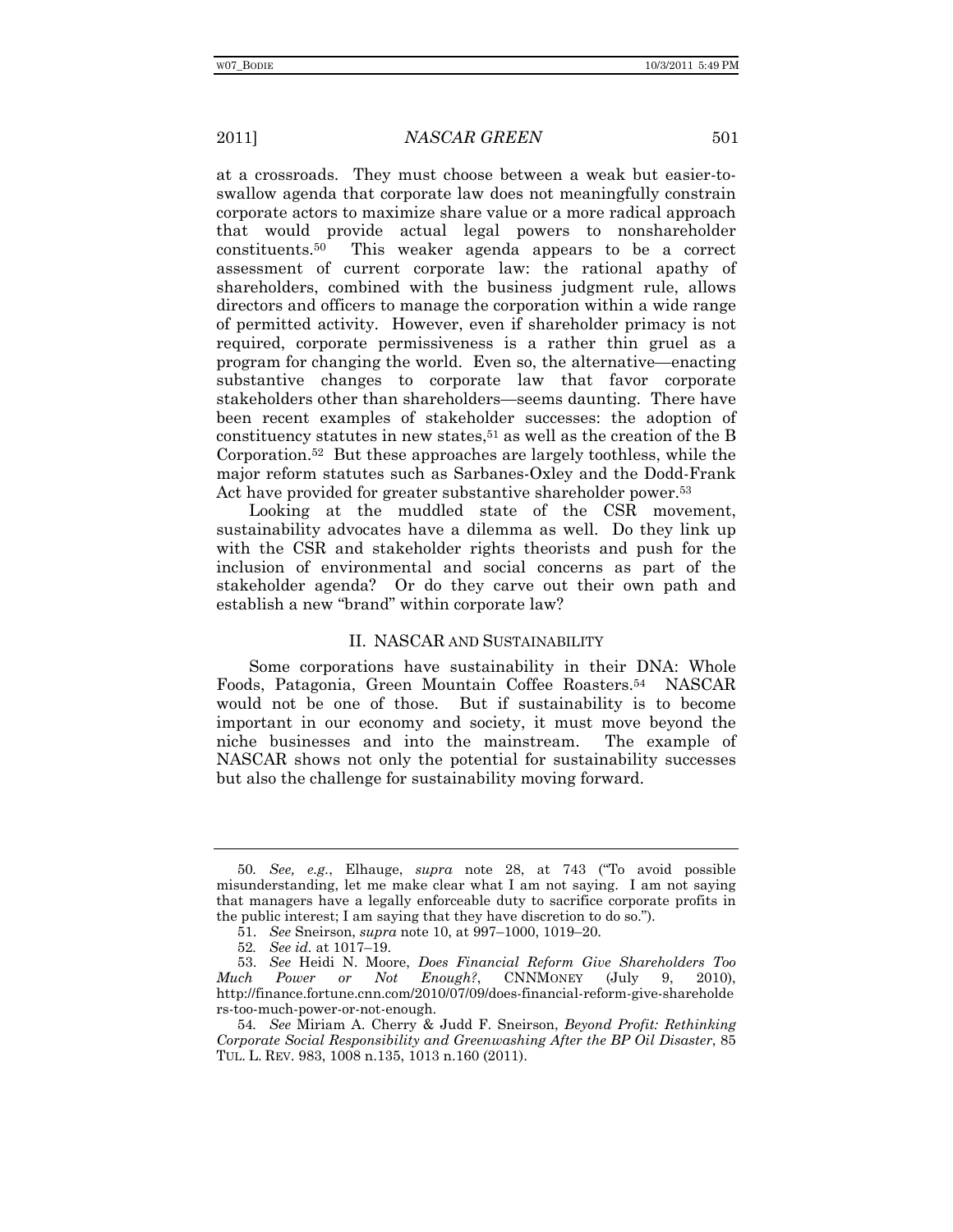### *A. NASCAR History and Structure*

NASCAR can trace its roots to moonshine.55 In the early twentieth century, moonshine runners began using modified stock cars to transport their illegally-produced whiskey and outrun government agents in hot pursuit.56 These moonshine runners were skilled drivers, and they became interested in competing with each other; soon, stock car races began popping up around the South.57 These high-speed races began to draw significant crowds, and promoters offered purses to get the drivers to race at their tracks.58 However, the sport was extremely disorganized, with different rules at each track and shady promoters left to their own devices.59 "Big" Bill France Sr., a Daytona Beach service station operator and track promoter, changed all that. France wanted to create a national sanctioning body to oversee the sport, create uniformity between the tracks, and look out for the interests of the participants as well as the spectators.60 In December 1947, France organized a meeting of thirty-six race promoters in Daytona Beach, $61$  and after three days of meetings, the National Association for Stock Car Automobile Racing was born.62 NASCAR held its first race on the hard- packed sands of Daytona Beach two months later.<sup>63</sup> Within a week NASCAR became officially incorporated, with Big Bill serving as both President and majority stockholder.64

In the beginning, similar to other sanctioning bodies of the day, NASCAR allowed races that included "modified" cars, or older model cars that had been fitted with newer and better parts for racing.65 However, France wanted to set NASCAR apart from the competition by sanctioning stock car races which featured production models that any fan could buy at a local dealer. $66$  With modifications to the cars no longer allowed, the NASCAR stock races would emphasize

 <sup>55.</sup> NEAL THOMPSON, DRIVING WITH THE DEVIL: SOUTHERN MOONSHINE, DETROIT WHEELS, AND THE BIRTH OF NASCAR 30–35 (2006).

 <sup>56.</sup> HOWELL, *supra* note 16, at 8; TIMOTHY MILLER & STEVE MILTON, NASCAR NOW! 11 (3d ed. 2008).

 <sup>57.</sup> BRIAN TARCY, THE COMPLETE IDIOT'S GUIDE TO NASCAR 13 (2008).

 <sup>58.</sup> MILLER & MILTON, *supra* note 56; TARCY, *supra* note 57, at 15.

<sup>59</sup>*. See* MILLER & MILTON, *supra* note 56; TARCY, *supra* note 57, at 15–18; *History of NASCAR*, NASCAR (March 8, 2010), http://www.nascar.com/news /features/history.

<sup>60</sup>*. See* MILLER & MILTON, *supra* note 56; HOWELL, *supra* note 15, at 16.

 <sup>61.</sup> TARCY, *supra* note 57, at 18; *History of NASCAR*, *supra* note 59.

 <sup>62.</sup> TARCY, *supra* note 57, at 18.

<sup>63</sup>*. History of NASCAR*, *supra* note 59.

 <sup>64.</sup> TARCY, *supra* note 57, at 18.

<sup>65</sup>*. Id.*; S. Joseph Modric, *The Good Ole' Boys: Antitrust Issues in America's Largest Spectator Sport*, 1 DEPAUL J. SPORTS L. & CONTEMP. PROBS. 159, 161 (2003).

 <sup>66.</sup> Modric, *supra* note 65, at 161. France believed that "if fans could identify with the cars on the tracks, they would bond with the sport." MILLER & MILTON, *supra* note 55, at 11.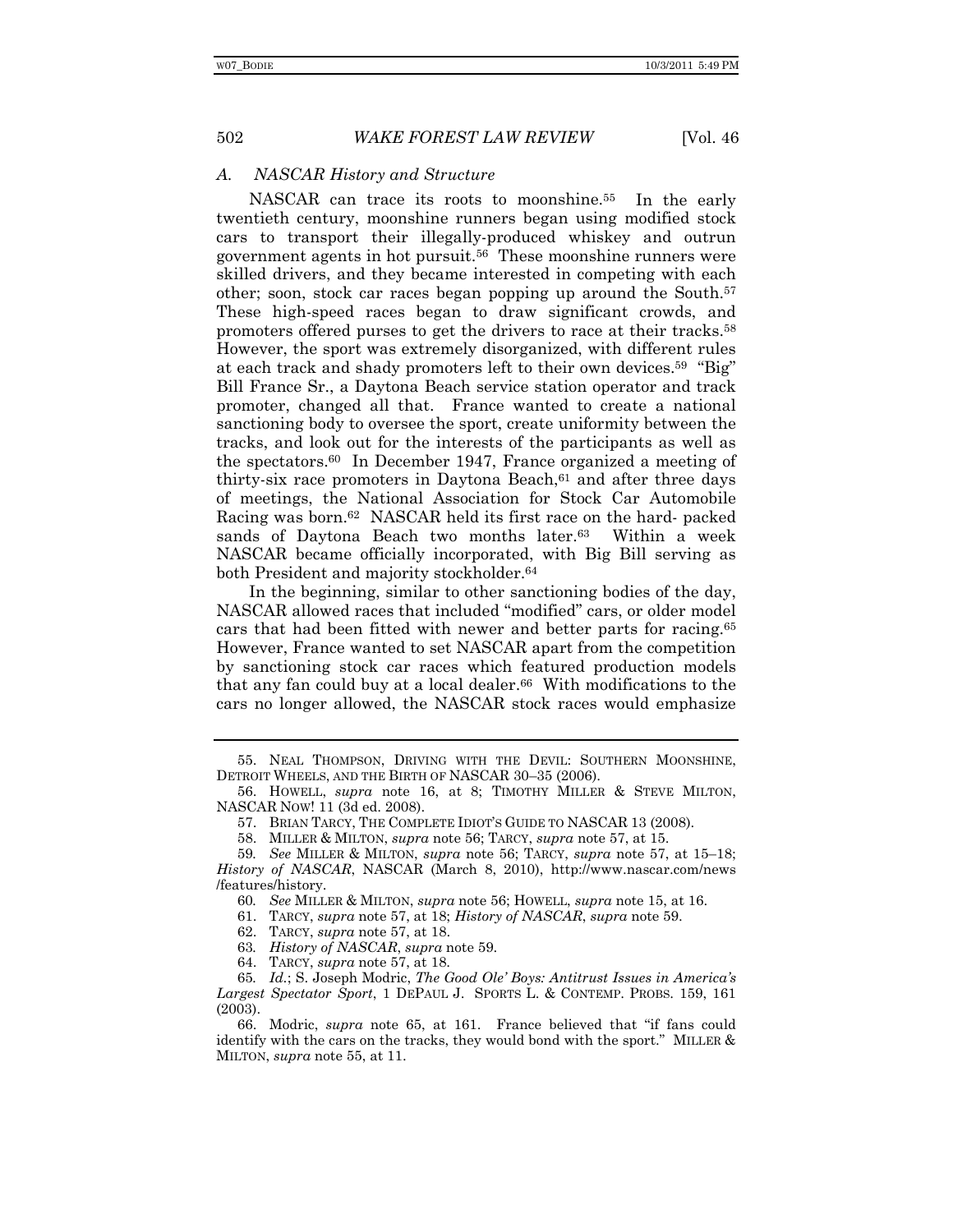driver skill instead of better machinery.67 In 1949, NASCAR's first race dedicated solely to stock cars took place on a dirt track in Charlotte, North Carolina, at what would become Charlotte Motor Speedway.68 In an early show of organizational muscle, the first driver to cross the finish line was disqualified for modifying his car with illegal rear springs.<sup>69</sup>

NASCAR continued to grow in the 1950s and 1960s, with the opening of the first paved speedway in Darlington, South Carolina,70 as well as the expansion of its races north into Michigan and west to Arizona and California.71 The major automobile manufacturers began pumping money into the sport in what would become known as the "factory wars."72 Ford, GM, and Chrysler thought having successful NASCAR entrants would help sales, and they spent millions trying to make sure their cars were the best.73 Detroit's support helped legitimize the sport in the eyes of major corporate sponsors.74 Although the factory wars had grown more peaceable by the end of the decade, in 1971 the tobacco company R.J. Reynolds sponsored NASCAR's premier division, and the name was changed to the Winston Cup.75 The title sponsorship was worth \$100,000, and R.J. Reynolds spent another \$150,000 on the race at Talladega, which became the Winston 500.<sup>76</sup> R.J. Reynolds's involvement ushered in the strong corporate presence in NASCAR that remains today.77

NASCAR has grown into one of America's most popular sports. Its fan base is estimated to be seventy-five million strong, placing it second only to the NFL.<sup>78</sup> Six million people attend NASCAR races each year with another 275 million watching on television.79 In 2005, NASCAR signed an eight year, \$4.8 billion TV deal with Fox/SPEED Channel, ABC/ESPN, and TNT.80 And Nextel recently paid \$750 million for the naming rights to NASCAR's premier division,81 now called the Sprint Cup.82

 <sup>67.</sup> HOWELL, *supra* note 15, at 21.

 <sup>68.</sup> MILLER & MILTON, *supra* note 56; TARCY, *supra* note 57, at 19.

<sup>69</sup>*.* THOMPSON, *supra* note 55, at 290–92; Michael A. Cokley, *In the Fast Lane to Big Bucks: The Growth of NASCAR*, 8 SPORTS LAW. J. 67, 71 (2001).

 <sup>70.</sup> TARCY, *supra* note 57, at 20; *History of NASCAR*, *supra* note 59.

 <sup>71.</sup> MILLER & MILTON, *supra* note 56.

 <sup>72.</sup> YOST, *supra* note 17, at 62.

<sup>73</sup>*. Id.*

<sup>74</sup>*. Id.* at 64.

<sup>75</sup>*. Id.* at 77–78. The name would stay with NASCAR's premier series for the next thirty-three years. *See History of NASCAR*, *supra* note 59.

<sup>76</sup>*. Id.*

<sup>77</sup>*. Id.* at 79.

 <sup>78.</sup> *Id.* at 28.

 <sup>79.</sup> MILLER & MILTON, *supra* note 56, at 8–9.

 <sup>80.</sup> YOST, *supra* note 17, at 36.

 <sup>81.</sup> MILLER & MILTON, *supra* note 56, at 45.

 <sup>82.</sup> *Officials to Announce Series Name Change to Sprint Cup*,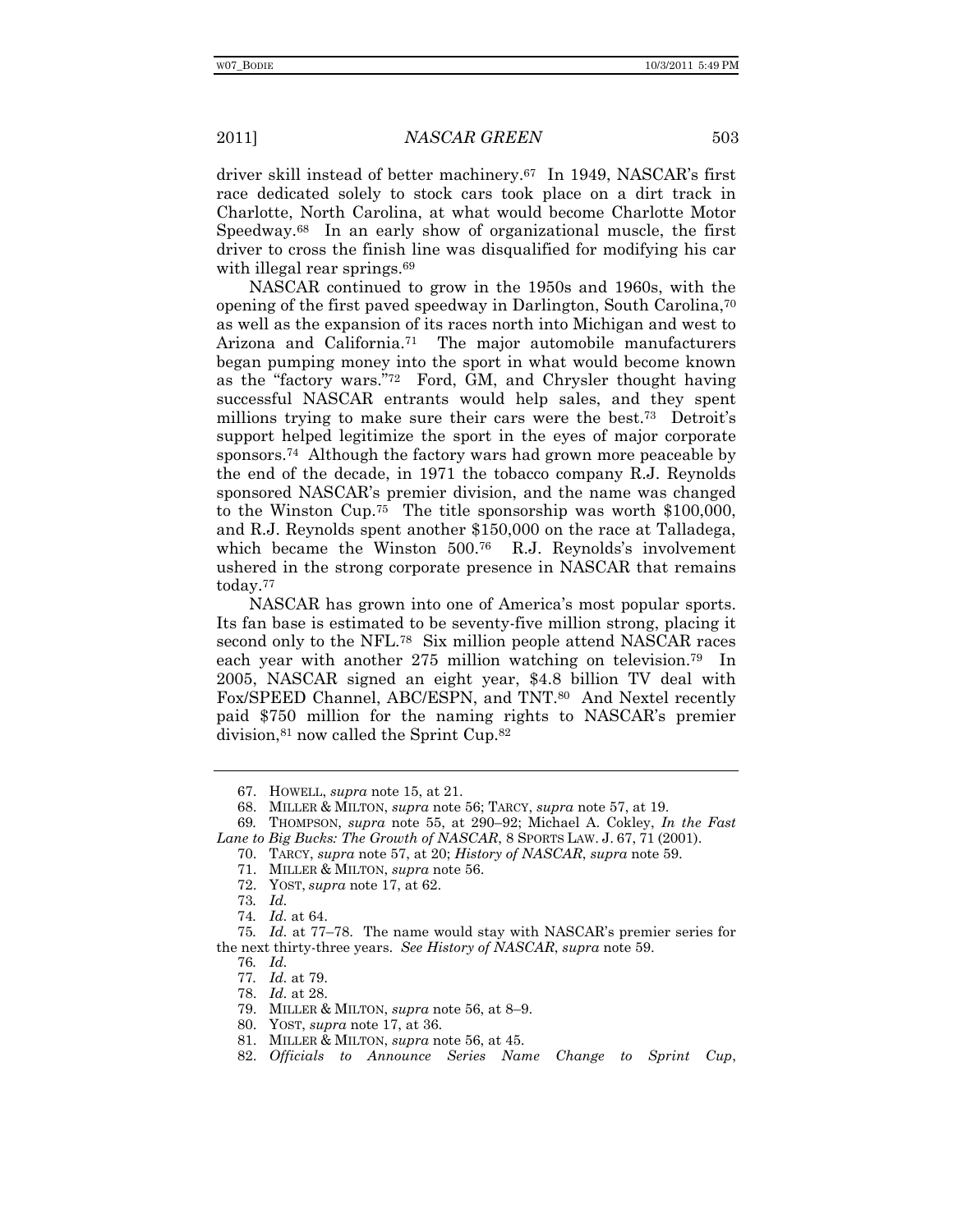Although "NASCAR" is often used as a term to describe the sport of U.S. stock car racing, it is actually a privately held company that serves as the sport's sanctioning body. In this capacity, NASCAR sanctions the races that make up the stock car season and sets the rules and regulations of the sport.83 NASCAR's governance of the sport is characterized by absolute control, which has drawn comparisons to a dictatorship.84 This tight control of the sport comes from the limited control and participation in the NASCAR decision-making process.85 Participants in NASCAR's stock car racing series must pay a membership fee to NASCAR; however, membership does not give them any share in control of NASCAR or participation in decision-making processes.86 Instead, NASCAR which is still owned and controlled by the France family—has the final and exclusive say over every aspect of the sport.87 The company controls the schedule of sanctioned races;88 the rules, including not only the rules for races but also exact specifications for car design and equipment;<sup>89</sup> sponsorship for the sport as a whole, including certain exclusive sponsors;90 and broadcasting and licensing rights.91 This combination of a very small ownership group (essentially, the France family) and a very big scope of authority is unprecedented in major U.S. sports.92

 84. HOWELL, *supra* note 16, at 13; Juliet Macur, *Nascar at Crossroads After Years of Growth*, N.Y. TIMES, Apr. 15, 2007, § 8, at 1.

85*. See* HOWELL, *supra* note 16 ("From the absolute beginning, NASCAR was operated on the basis of control by a limited few."); Van Blarcom-Gupko, *supra* note 83, at 210.

86*.* Van Blarcom-Gupko, *supra* note 83, at 210.

87. Macur, *supra* note 84.

88*. See* Michael D. Tucker, *Exploring the* Copperweld *Analysis in* Kentucky Speedway*: Single Entity Treatment for NASCAR and International Speedway Corporation*, 15 SPORTS LAW. J. 99 (2008); Van Blarcom-Gupko, *supra* note 83.

89. HOWELL, *supra* note 16, at 20.

 90. NASCAR's sponsorships are not limited to the title sponsor. There are nearly sixty-eight brands in its "Family of Sponsors" ranging from the Official Frequent Heartburn Remedy (Prilosec OTC) to the Official Cheese Filled Product (Combos). A.J. Perez, *Sponsors of NASCAR, Teams Bang Fenders*, USA TODAY, Mar. 20, 2007, at 1C; *Official Sponsors: 2011 NASCAR Season*, NASCAR, http://www.nascar.com/guides/sponsors/ (last visited May 31, 2011) (listing all current sponsors).

91. YOST, *supra* note 17, at 130; Cokley, *supra* note 69, at 86.

 92. The NFL, NBA, MLB, and NHL are all unincorporated organizations whose membership is made up of participating teams. Oakland Raiders v. Nat'l Football League, 113 Cal. Rptr. 2d 255, 260 (Cal. Ct. App. 2001) (describing the NFL as "an unincorporated nonprofit association of 30 [now 32] football clubs"); Phila. World Hockey Club, Inc. v. Phila. Hockey Club, Inc., 351 F. Supp. 462, 469 (E.D. Pa. 1972) (describing the NHL as "an unincorporated nonprofit

NASCAR.COM, http://www.NASCAR.com/2007/news/headlines/cup/07/06/sprint .nextel.cup.name.change/index.html (last visited Sept. 1, 2011).

 <sup>83.</sup> Meri J. Van Blarcom-Gupko, *Should NASCAR be Allowed to Choose the Tracks at Which Its Series' Races are Run?*, 16 SETON HALL J. SPORTS & ENT. L. 193, 210 (2006).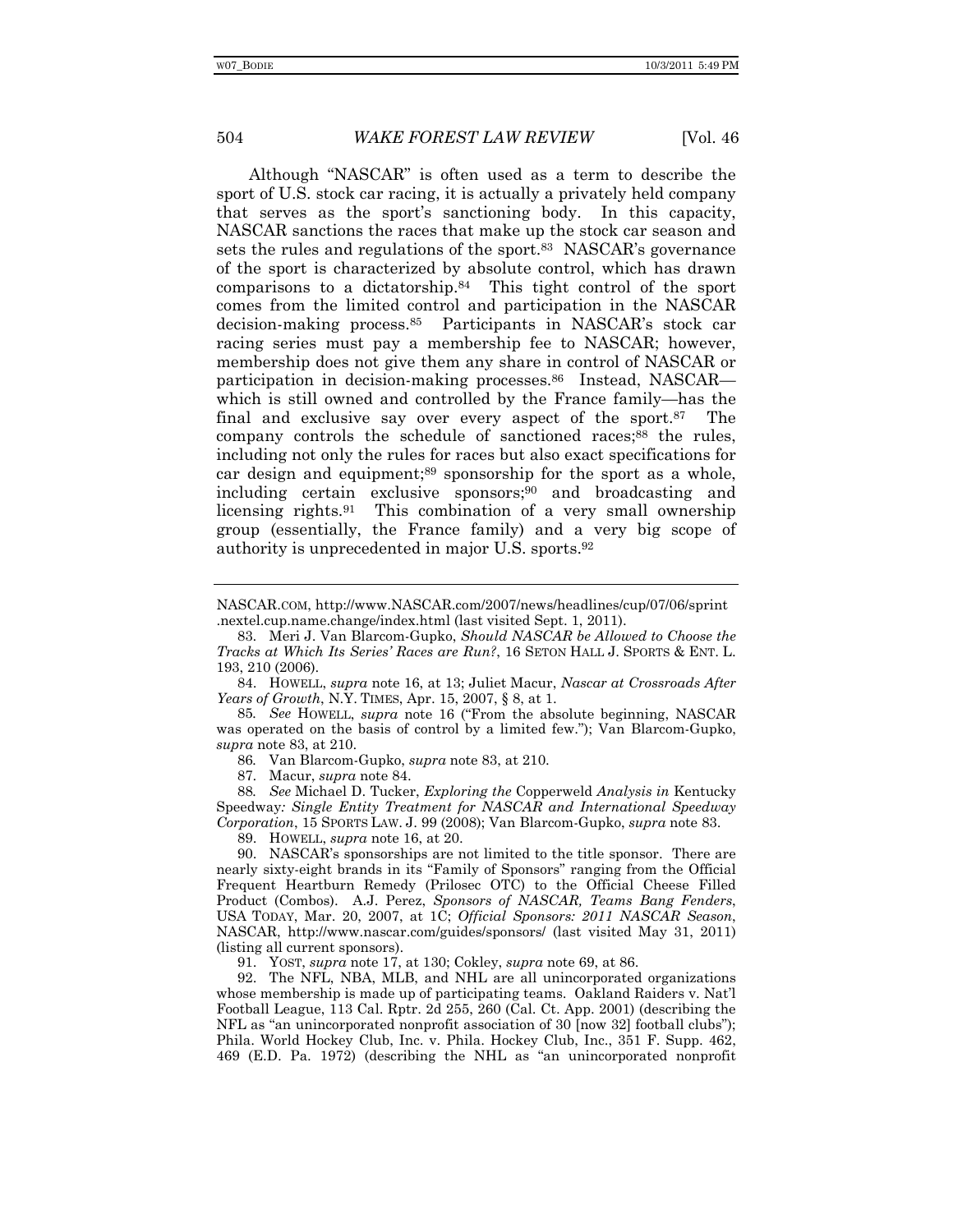NASCAR sits at the center of a constellation of relationships that make up the sport as a whole. Track owners provide the physical locations for the races, and they manage ticket sales, concessions, racing accommodations, and prize money.93 There are three major corporations that own tracks that host Sprint Cup races: Dover Motorsports, Speedway Motorsports Inc. ("SMI"), and International Speedway Corp. ("ISC"). ISC is the biggest, owning thirteen major racetracks which hosted twenty-one Sprint Cup races in 2010.94 It is also controlled by members of the France family; ISC's president is the sister of Brian France, the current president of NASCAR.95 In fact, the two companies even share the same office building in Daytona, Florida. These close associations have led to several antitrust suits against NASCAR and ISC.96

Although NASCAR races are competitions between individual drivers, the drivers themselves are hired by teams to compete on the teams' behalf. A NASCAR race has forty-three starting spots and in 2011, those spots were filled by cars coming from thirty-one different team owners.97 Some owners field only one team or car while others have multiple cars.98 Unlike many of the major professional sport

 93. *See* MILLER & MILTON, *supra* note 56, at 49–52; TARCY, *supra* note 57, at 15.

94. Int'l Speedway Corp., Annual Report (Form 10-K) (Jan. 28, 2011).

95. Macur, *supra* note 84.

98*. See id.*

association"); Denver Rockets v. All-Pro Mgmt., Inc., 325 F. Supp. 1049, 1054 (D.C. Cal. 1971) ("NBA is an unincorporated association organized to operate and engage in the business of operating a league of professional basketball teams."); Gregor Lentze, *The Legal Concept of Professional Sports Leagues: The Commissioner and an Alternative Approach from a Corporate Perspective*, 6 MARQ. SPORTS L.J. 65, 68–69 (1995) (noting that MLB is actually composed of two independent "unincorporated non-profit associations," the American League of Professional Baseball Clubs and the National League of Professional Baseball clubs). The PGA and ATP are associations whose members are the individual competitors. PGA Tour, Inc. v. Martin, 532 U.S. 661, 665 (2001) (describing PGA Tour as "a nonprofit entity formed in 1968"); ATP, *How It All Began*, ATPWORLDTOUR, http://www.atpworldtour.com/Corporate/History.aspx (last visited Sept. 1, 2011) ("In 1972, the leading professionals joined forces to create the Association of Tennis Professionals.").

<sup>96</sup>*. See, e.g.*, Ky. Speedway, LLC v. NASCAR, 588 F.3d 908, 921 (6th Cir. 2009); Mayfield v. NASCAR, 713 F. Supp. 2d 527, 542–43 (W.D.N.C. 2010); Ferko v. NASCAR, 216 F.R.D. 392, 393 (E.D. Tex. 2003). In fact, the close association between NASCAR and ISC led one court to conclude that it might be difficult to find that they are in fact separate entities. *Ky. Speedway*, 588 F.3d at 920 ("[Plaintiff] KYS would thus need to show that despite having overlapping ownership, NASCAR (wholly owned by three members of the France family) and ISC (of which the France family owns 65% of the voting stock and for which the family makes all of the major decisions) are not under common ownership or control and do not share a single 'corporate consciousness.'").

<sup>97</sup>*. See Driver Table: 2011 NASCAR Sprint Cup Series*, NASCAR, http://www.nascar.com/drivers/list/cup/dps/ (last visited May 31, 2011).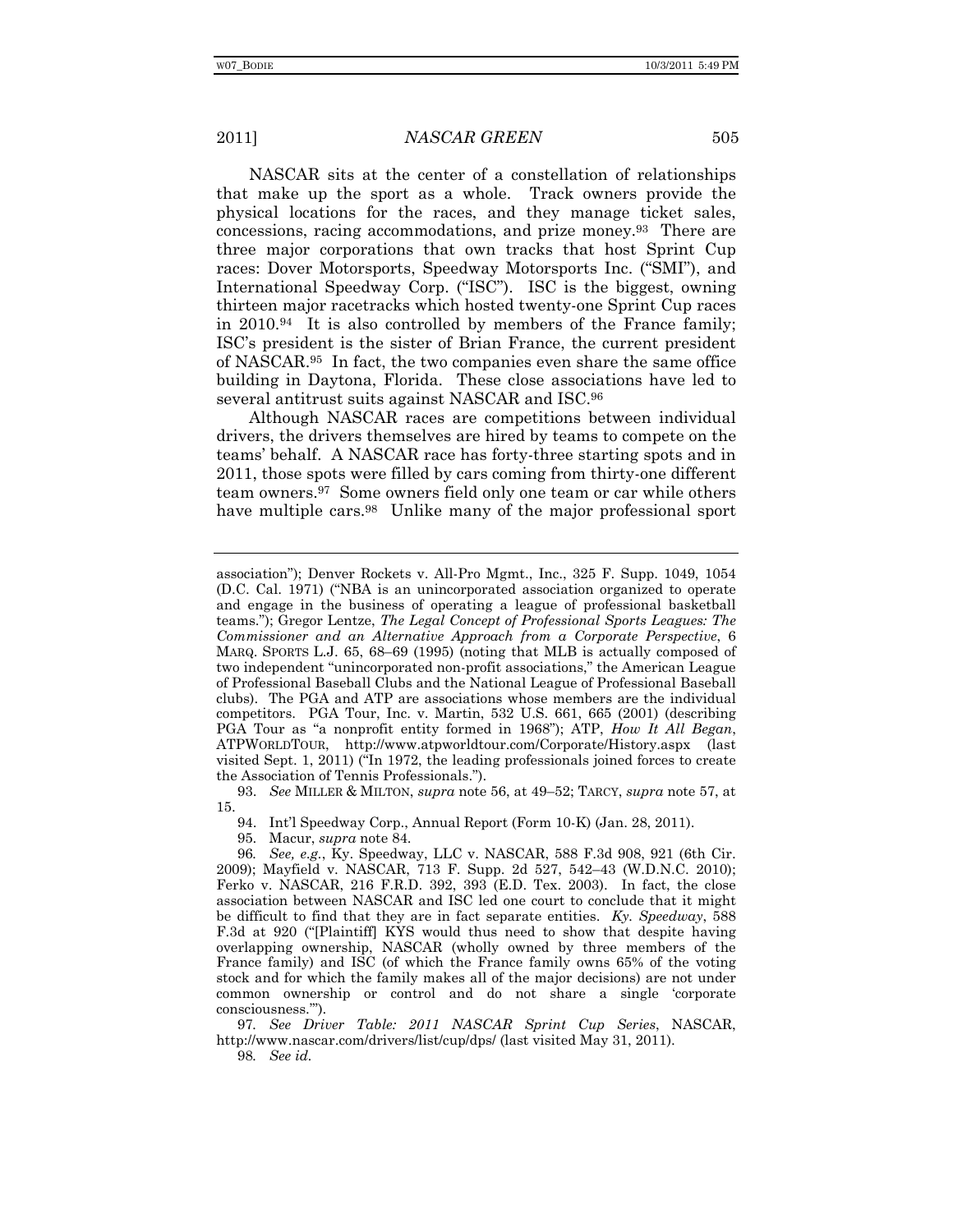leagues, there are no franchises in NASCAR; instead, teams compete in races on an independent basis.99 Similarly, the drivers are considered independent contractors of the teams themselves.100 Unlike the other major sports leagues, in stock car racing there is no collective bargaining agreement or union for the drivers.101 NASCAR rebuffed efforts by the drivers to form a union in the 1960s and 1970s; it gave two drivers lifetime bans for unionization efforts<sup>102</sup> and used replacement drivers in the 1969 Talladega 500.<sup>103</sup> NASCAR's free-enterprise system enables drivers to negotiate new contracts with new teams at any time, even while they are still in an existing contract.104 Their contracts provide for compensation through a base salary, a percentage of their winnings, incentives, and typically a third of the profits from sales of licensed merchandise bearing their identity.105 On top of their contracts with

 100. Jenna Fryer, *Without Pension, NASCAR Stars Forgotten*, USA TODAY (Feb. 6, 2007), http://www.usatoday.com/sports/motor/nascar/2007-02-06-ard\_x .htm.

 101. David Newton, *NASCAR's Free-Market System Unlike Any Other*, ESPN (June 23, 2007), http://sports.espn.go.com/rpm/columns/story?seriesId=2 &columnist=newton\_david&id=2912665.

 102. HOWELL, *supra* note 16, at 32. The bans were later lifted in 1965 when NASCAR needed the once-popular racers to return to the tracks to boost excitement for the sport. *Id.* at 34.

104. Newton, *supra* note 101.

<sup>99</sup>*. See* Van Blarcom-Gupko, *supra* note 83, at 214; Marty Smith, *Pointed Discussion: Top 35 in Owners Points Becoming Fertile Ground for Competition*, NASCAR (Feb. 10, 2006), http://www.nascar.com/2006/news/headlines/cup/02 /10/owners.points/index.html. One of the problems for team owners in this freeenterprise system is that they must assume all financial responsibilities, and if they cannot secure sufficient sponsorship deals they may have to fold. *Id.*  Many owners have called for franchising to guarantee them a spot in the races so they have a guaranteed shot at money. Instead of granting franchises, NASCAR has come up with the "Top-35 Rule" to help guarantee a racing spot. The "Top-35 Rule" works by giving the top thirty-five teams in owners points at the end of the previous season (points are earned by place finished in the races over the course of the season) a guaranteed spot in the top thirty-five spots for all the races. *Id.* The top thirty-five are guaranteed the first thirty-five spots but the actual starting position is determined by the qualifying speeds before the race. *Id.* Not only does this rule guarantee a shot at the money for team owners but it helps ensure that sponsors who spend big bucks to be on the topowners' cars will be in each race and have a chance for their logos to be exposed. TARCY, *supra* note 57, at 45.

<sup>103</sup>*. Id.* at 42. The nascent drivers' union, known as the Professional Drivers' Association ("PDA"), had organized a boycott of Talladega over concerns about the bumpy track surface. To dispel these concerns, Bill France Sr. himself hopped in a car and ran fifty laps on the track. However, the PDA was unmoved. France was able to round up enough replacement drivers to run the race without further incident, and soon thereafter the PDA dissolved. *See* Mark Aumann, *Boycotted Race in '69 Led to Surprise Winner, Changes*, NASCAR (Apr. 23, 2009), http://www.nascar.com/2009/news/opinion/04/23/retro .racing.maumann.rbrickhouse.talladega.1969/index.html.

<sup>105</sup>*.* Peter J. Schwartz, *NASCAR's Highest-Earning Drivers*, FORBES (Feb. 9,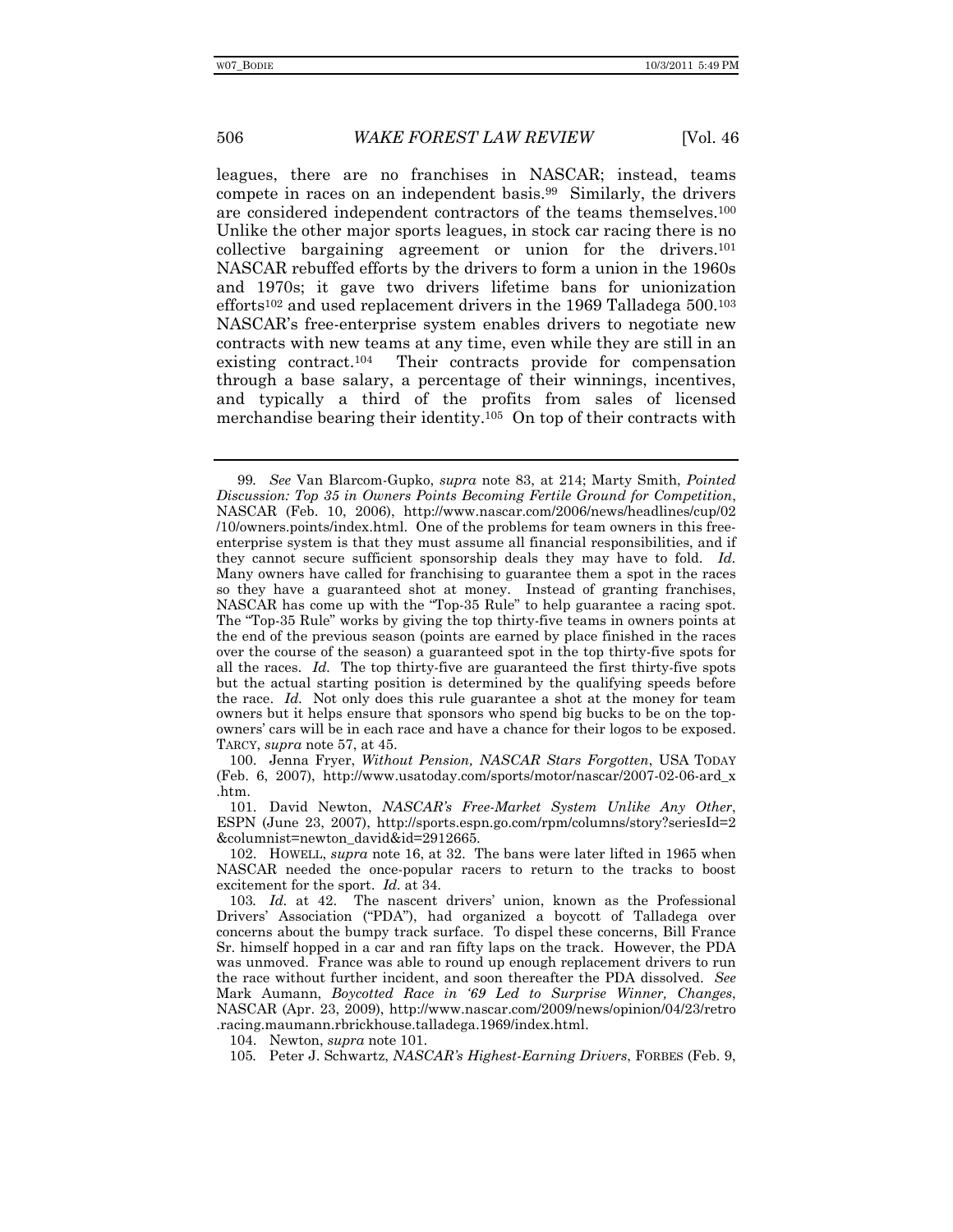the team owners, drivers can stand to make substantial sums of money from endorsements.106 Top drivers Dale Earnhardt, Jr. and Jeff Gordon earned \$23 million and \$16 million respectively in 2009, just in endorsements.107

Sponsorship drives NASCAR more than any other professional sport.108 Sponsorships alone generate over \$1 billion in revenue for NASCAR.109 There are three levels of sponsorship in the sport: NASCAR as a licensing body (e.g., "the official beverage of NASCAR"), the sponsorships at the tracks, and the sponsors of the cars themselves.110 However, sponsorships are probably most critical for the individual teams, which require roughly \$20 million to operate.111 NASCAR fans have a strong reputation for brand loyalty: a recent study indicated NASCAR fans are 76 percent more likely to buy the product of a NASCAR sponsor than from a nonsponsor.<sup>112</sup> NASCAR sponsorship is also attractive for its corporate hospitality events, as the sport provides unique access for its sponsors.113

Stock car racing is considered to be a free-wheeling exercise in individual competition. As Geoff Smith, president of the Roush Racing team, said, "The whole NASCAR business environment is characterized by unrestricted free agency and free enterprise and rampant capitalism in every aspect of this sport."114 Robert

107. Schwartz, *supra* note 105.

108. HOWELL, *supra* note 16, at 27.

 109. Susanna Hamner, *NASCAR's Sponsors, Hit by Sticker Shock*, N.Y. TIMES, Dec. 13, 2008, at BU1 ("In the 2008 racing season, 400 companies put up more than \$1.5 billion to sponsor races, cars and drivers.").

 110. TARCY, *supra* note 56, at 137; YOST, *supra* note 16, at 35–36; Kevin McKeough, *Where Sponsors Are King; Why Pay \$5 Million to Back a NASCAR Race? 75 Million Hardworking, Beer-Drinking Fans*, CRAIN'S CHI. BUS., July 31, 2006, at 26.

111*. See Lack of Sponsorship Forces Ganassi to Shut Down Franchitti's Team*, ESPN (July 2, 2008), http://sports.espn.go.com/rpm/nascar/cup/news /story?id=3469675.

 112. McKeough, *supra* note 110. One older example of the power of the NASCAR brand is Folgers coffee. In 1986, when Folgers signed on as a sponsor with Hendrick Motorsports, it was the fourth-best-selling coffee in America. By the end of the year, Folgers had become number one. YOST, *supra* note 17, at 109.

113*. Id*. at 47–48 (discussing how corporate sponsors have access to garage and pit areas and often have drivers and team members speak to their guests before races).

114. Newton, *supra* note 101.

<sup>2009),</sup> http://www.forbes.com/2009/02/09/highest-paid-drivers-business-sports -nascar09\_0209\_drivers.html; *With Jr. Leaving DEI, Merchandise Sales Booming*, ESPN (May 17, 2007), http://sports.espn.go.com/rpm/news/story ?seriesId=2&id=2872882.

<sup>106</sup>*. See* Jonah Freedman, *The Fortunate 50*, SPORTS ILLUSTRATED, http://sportsillustrated.cnn.com/specials/fortunate50-2011/index.html (last visited Sept. 1, 2011) (listing Dale Earnhardt Jr. and Jeff Gordon among the top-nineteen in earnings by American athletes).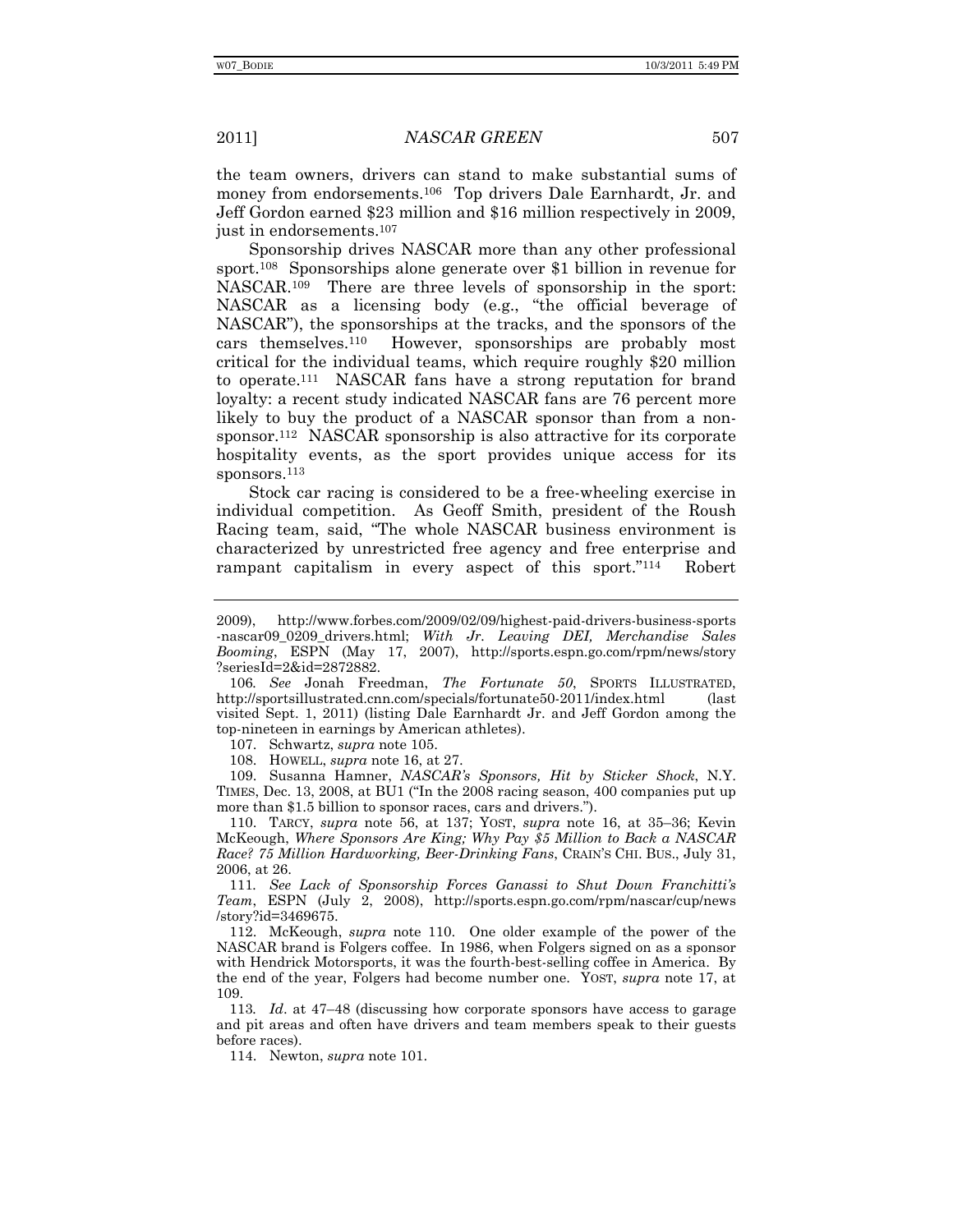Hagstrom, manager of the Legg Mason Focus Trust Fund, echoed the sentiment: "In racing, each person works like an entrepreneur. They succeed or fail on their own ability. The capitalist model will always beat the socialist model."115 However, this openness contrasts with the extremely tight control exercised by the France family. Jack Roush, the owner of Roush Racing, has said of the Frances: "If you want to be a part of their circus . . . you have to play by their rules."116

## *B. NASCAR's Green Initiatives*

 Since 2008, NASCAR has unveiled a series of programs to promote a "greener" or more environmentally friendly approach to the sport. It began with the hiring of Mike Lynch as its new managing director of "NASCAR Green Innovation."117 NASCAR's goal for its Green Innovation program was to "lay out a comprehensive green strategy across all the activities of the sport" and "to have substantial and meaningful reduction in the environmental impact of the sport, while also being initiatives that our fans would resonate to in the right way."118 These goals provide the framework for NASCAR's green program: help the environment but also keep fans (and sponsors) happy.

Perhaps the most significant green initiative is the sport's use of a new, more environmentally friendly fuel. In 2011 NASCAR began using Sunoco GreenE15, a 15% ethanol blend made with Americangrown corn.119 The fuel blend is touted by NASCAR as fostering U.S. energy independence while at the same time not diminishing performance.120 Thus far, the use of the ethanol fuel has generated few waves in competition.121 Although Sunoco GreenE-15 comes in part from NASCAR's longstanding partnership with Sunoco as the official fuel of NASCAR,122 the move to ethanol fuel coincided with a

120. *Lynch: Ethanol Mix Continues Greening of NASCAR*, *supra* note 11.

<sup>115</sup>*.* Roy S. Johnson, *Speed Sells*, FORTUNE (Apr. 12, 1999), http://money.cnn.com/magazines/fortune/fortune\_archive/1999/04/12/258135 /index.htm.

 <sup>116.</sup> Macur, *supra* note 84 (internal quotation marks omitted).

 <sup>117.</sup> *NASCAR Hires Lynch to Head "Green" Initiative*, *supra* note 12.

 <sup>118.</sup> Scott Wright, *Q&A: Mike Lynch, Managing Director of NASCAR Green Innovation*, OKLAHOMAN, Apr. 7, 2011, § C, at 2.

 <sup>119.</sup> Eric Loveday, *Sunoco Green E15 to Become Official Fuel of NASCAR for 2011 Season*, AUTOBLOG GREEN (Oct. 18, 2010, 11:04 AM), http://green.autoblog.com/2010/10/18/sunoco-green-e15-to-become-official-fuel-of -nascar-for-2011-seas.

 <sup>121.</sup> Dave Rodman, *Fill 'Er Up: Teams Off and Running with E15 Fuel*, NASCAR (Jan. 22, 2011), http://www.nascar.com/news/110122/ethanol-details -thunder/.

 <sup>122.</sup> *NASCAR*, SUNOCO, http://www.sunocoinc.com/site/Consumer/NASCAR/ (last visited May 31, 2011). The partnership dates back to 2003. Lee Montgomery, *Sunoco to Become Official Fuel of NASCAR*, NASCAR (Aug. 15, 2003), http://www.nascar.com/2003/news/headlines/wc/08/15/sunoco\_deal/;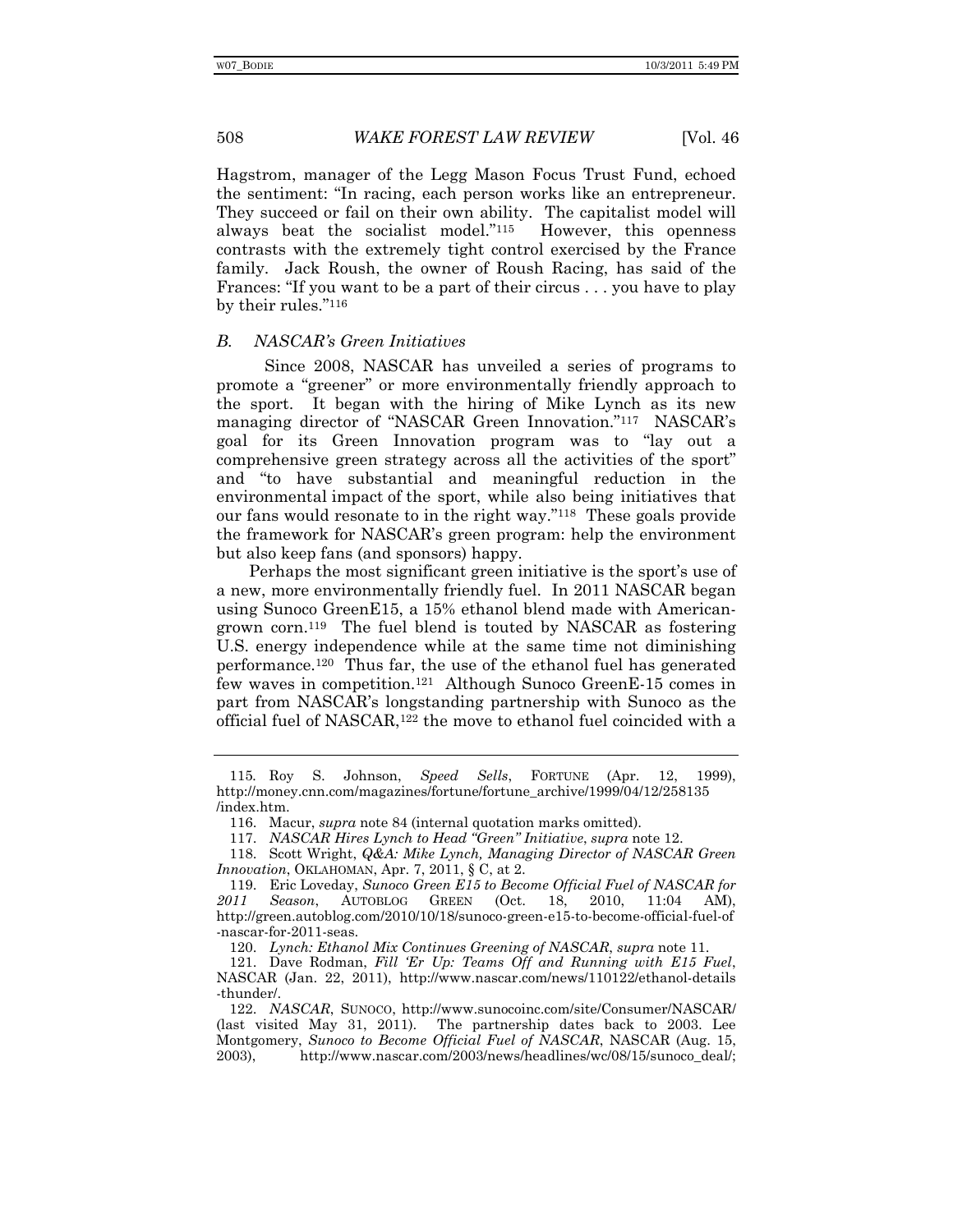new partnership with U.S. ethanol producers as a whole.123 NASCAR CEO Brian France said of the partnership:

American Ethanol's new partnership with NASCAR is much larger and more ambitious than a typical sports sponsorship. Here we have an entire industry looking to NASCAR to communicate its message that America is capable of producing its own renewable, greener fuel. The entire NASCAR industry will benefit from American Ethanol's multi-faceted support of NASCAR, as well as from thousands of farmers and members of the ethanol supply chain now serving as new ambassadors for the sport.124

Right around the same time as NASCAR's announcements, the Environmental Protection Agency announced that it would waive its restrictions on the use of E15 fuels.125 Although several more regulatory steps are necessary for E15 to be used by consumers, the EPA's decision paves the way for E15's introduction to the general public.126

In 2009, NASCAR announced a new program entitled "NASCAR Green Clean Air." In an attempt to reduce the environmental footprint of the sport and raise awareness of conservation among its fans, NASCAR pledged to plant ten trees for every green flag dropped during participating Sprint Cup Series events.127 The number of trees was calibrated to mitigate 100% of the carbon emissions produced by the race cars competing in each race.128 The program is expected to run for five years, during which time twenty acres of new trees will be planted each year.129 Officials from NASCAR, ISC, and the Daytona International Speedway helped plant 110 trees in April 2011 at the Daytona Beach International Airport.130 The Volusia County Chairman, Frank Bruno, stated:

124*. Id.*

126*. Id.*

128*. Id.*

129*. Id.*

*Report: NASCAR Near Deal with Ethanol Group*, NASCAR (Oct. 4, 2010), http://www.nascar.com/2010/news/business/10/04/nascar-growth-energy /index.html.

 <sup>123.</sup> NASCAR officially partnered with Growth Energy, a coalition of U.S. farmers and other members of the ethanol supply chain, under the name American Ethanol. *American Ethanol Becomes an Official Partner*, NASCAR (Dec. 2, 2010), http://www.nascar.com/news/101202/american-ethanol-growth -energy-official-partner/index.html.

 <sup>125.</sup> Sebastian Blanco, *EPA Says E15 is Ready for Prime Time—and Your New-ish Car*, AUTOBLOG GREEN (Oct. 13, 2010, 3:56 PM), http://green.autoblog.com/2010/10/13/epa-says-e15-is-ready-for-prime-time-and -your-new-ish-car/.

 <sup>127.</sup> *NASCAR Announces Tree Planting Program at Tracks*, NASCAR (June 12, 2009), http://www.nascar.com/2009/news/headlines/official/06/12/tree .planting.program/index.html.

 <sup>130.</sup> Press Release, Daytona International Speedway, NASCAR Green Clean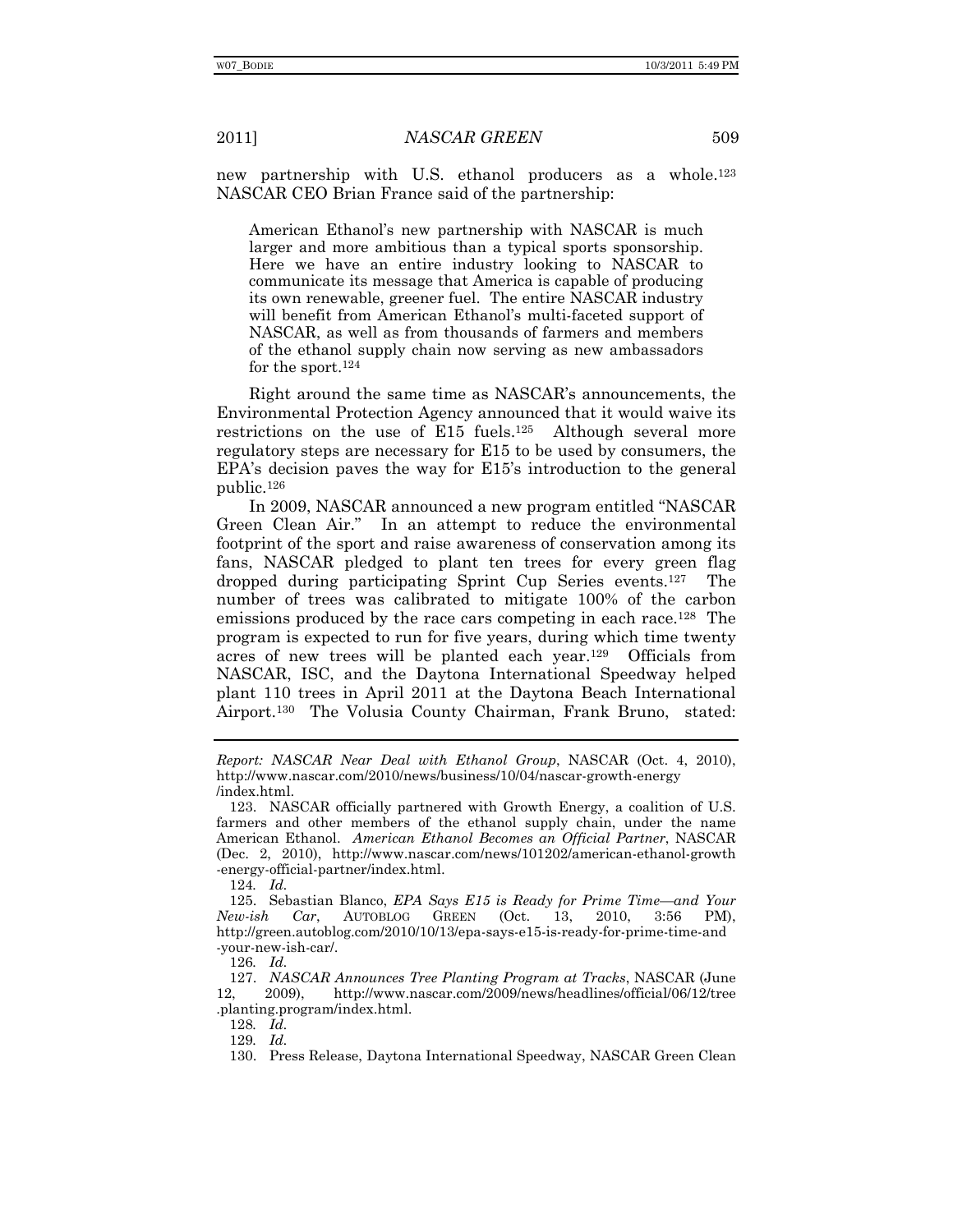"This event is a great showcase of community involvement in being green. I applaud NASCAR and [Daytona International Speedway] for their substantial green efforts."131

Recycling is also a big part of NASCAR's sustainability efforts. The company has partnered with its tracks as well as with Coca-Cola Recycling to process over eighty tons of waste and 2.5 million containers in 2009.132 In 2010, Coors Light, Office Depot, and UPS joined in to expand the program to include grandstands, concourses, suites, garages, and campgrounds.<sup>133</sup> Office Depot was the lead partner in overall race-weekend efforts, while Coors Light focused on the speedway campgrounds, and UPS headed up the cardboard recycling initiative.134 NASCAR's Lynch stated:

Each of these Fortune 500 companies are coming together to take on components of the recycling process relevant to their businesses. We want to thank Office Depot, Coors Light and UPS for joining this unique and impactful consortium that broadens an event recycling program which is already the biggest in sports.135

These recent efforts join longstanding recycling programs for tires (with Goodyear), as well as oil, brake fluid, and other solvents (as managed by Safety-Kleen).136 In addition, NASCAR has a recycling effort underway at its offices, and two newly constructed buildings in Charlotte and Daytona Beach are LEED certified.137

One of the biggest sustainable stock car efforts comes not from NASCAR itself, but from one of its partners in the sport. Pocono Raceway, an independently owned track, has installed a twentyfive-acre, three-megawatt solar farm.138 The power generated by the

135*. Id.*

 136. Bob Pockrass, *Increased Recycling Should Only be the Start of NASCAR's Green Effort*, SCENEDAILY (Apr. 29, 2010), http://www.scenedaily.com/news/articles/sprintcupseries/Bob\_Pockrass\_Increas ed\_recycling\_should\_only\_be\_the\_start\_of\_NASCARs\_green\_effort.html.

137*. NASCAR Announces Tree Planting Program at Tracks, supra* note 125.

 138. *Owners Install Solar Farm on Parking Lot*, ESPN (Aug. 4, 2010), http://sports.espn.go.com/rpm/nascar/news/story?id=5437660. The solar farm was installed on a converted parking lot across the street from the 2.5-mile trioval track. The 40,000 solar panels are arranged in groups in parallel rows, mostly hidden from view. *Id.* 

Air Tree Planting Project Plants 110 Trees at Daytona Beach International Airport (Apr. 20, 2011), *available at* http://www.catchfence.com/2011/otherseries /04/20/nascar-green-clean-air-tree-planting-project-plants-110-trees-at-daytonabeach-international-airport.

<sup>131</sup>*. Id.*

 <sup>132.</sup> *NASCAR Sponsors Join Forces in Recycling Project*, NASCAR (Apr. 15, 2010), http://www.nascar.com/2010/news/business/04/15/earth.day.recycling.

 <sup>133.</sup> *Id.*

<sup>134</sup>*. Id.* At the Earth Day celebration at Texas Motor Speedway, Office Depot and Coca-Cola Recycling had cobranding on all of the recycling elements at the track, including ink cartridge recycling containers. *Id.*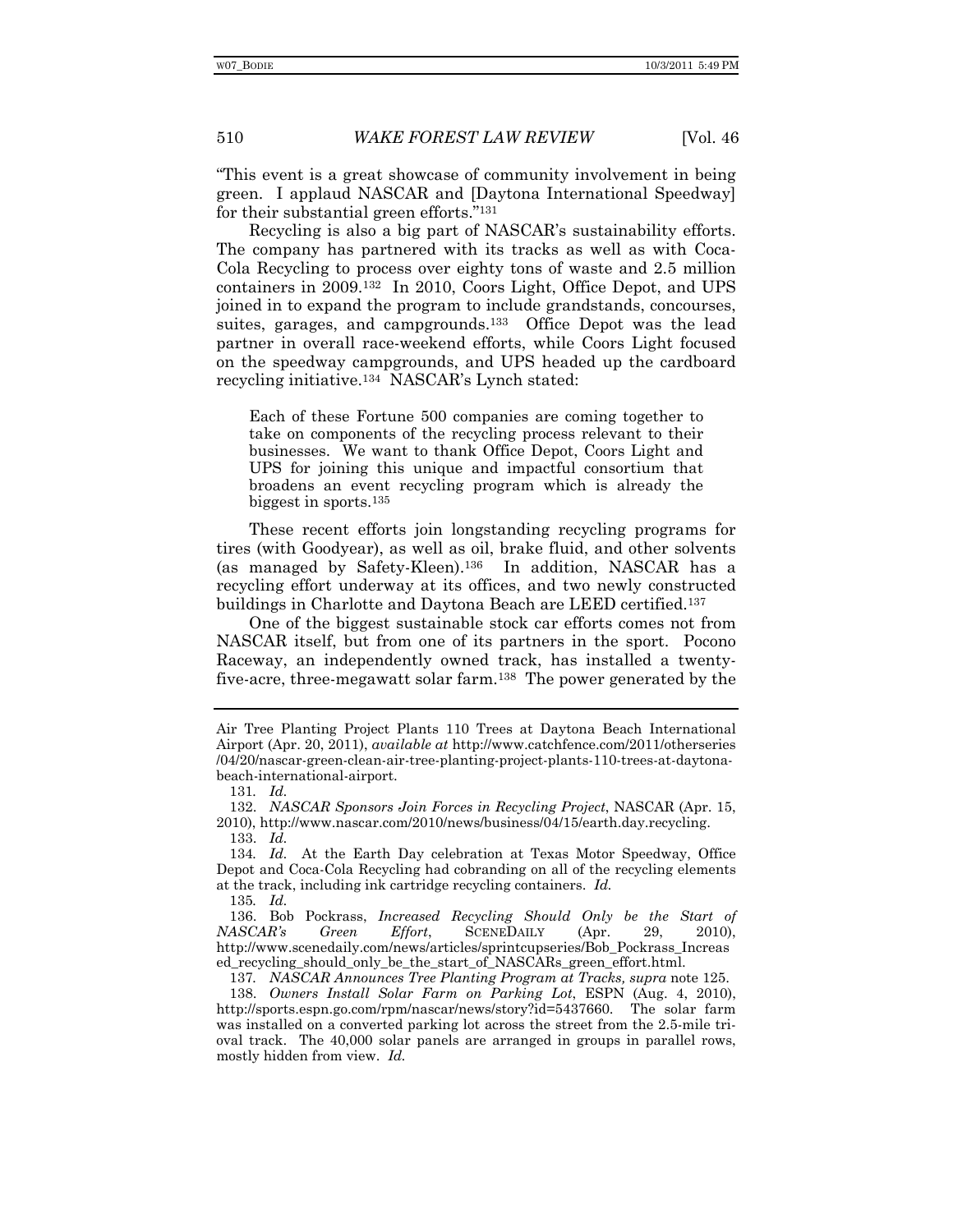farm is sufficient not only for the track itself but also for onethousand nearby homes.139 By December 2010 the farm had generated over one million kilowatt hours of electricity.140 Although not a project of NASCAR itself, current NASCAR CEO Brian France praised the solar installation:

This meaningful green project reflects the NASCAR industry's collaborative approach to preserving the environment and highlights Pocono Raceway's significant contribution as the first major U.S. sports venue to go green with 100% renewable energy. We encourage other tracks and sponsors to follow this lead in making sustainable programs and renewable energy a continued priority for the sport.141

One NASCAR team has also taken up the sustainability mantle. In 2009, the Hall of Fame Racing team joined up with JuicedHybrid.com, a supplier of accessories for hybrid cars and trucks, to offset the carbon footprint for the No. 96 car.<sup>142</sup> Both JuicedHybrid.com and Ask.com, the car's primary sponsor, were to purchase carbon credits sufficient to offset the carbon emissions for the year.143 JuicedHybrid.com CEO Paul Goldman stated:

As a hybrid automotive accessories business that really cares about the environment, we are excited to expand our green initiative into NASCAR with the support of Ask.com, Hall of Fame Racing and Ford. . . . Not only does this initiative allow us to offset the carbon emissions of the No. 96 team, but it provides us a platform to bring this vital message to the attention of NASCAR's 75 million fans.144

Overall, NASCAR has been praised for its sustainability efforts.

*Go Green Solar Project*, POCONO RACEWAY http://www.poconoraceway.com /pocono-raceway-solar-energy.html (last visited Sept. 1, 2011).

140*. NASCAR Pocono Raceway Solar Hits One Million kWh Mark*, LIME LIGHT TIMES (Dec. 13, 2010), http://limelighttimes.com/nascar-pocono-raceway -solar-hits-one-million-kwh-mark. The power output from the farm is monitored live online at http://live.deckmonitoring.com/?id=pocono\_raceway.

141. DeFreitas, *supra* note 11.

143*. Id.*

144*. Id.*

<sup>139</sup>*. Id.* The website for Pocono Speedway states:

Consisting of nearly 40,000 American made photovoltaic modules covering 25 acres, the Project will produce more than 72 million kilowatt hours (kWh) of energy over the next 20 years. The environmental attributes associated with the system will offset more than 3,100 Metric Tons of carbon dioxide annually, Carbon Dioxide emissions from 106,529 propane BBQ grills and it will generate enough power to provide the electricity needs for close to 1,000 homes beyond the power needs of the Raceway.

 <sup>142.</sup> *No. 96 Team Goes Green by Offsetting Carbon Footprint*, NASCAR (Feb. 20, 2009), http://www.nascar.com/2009/news/business/02/20/blabonte.green .initiative/index.html.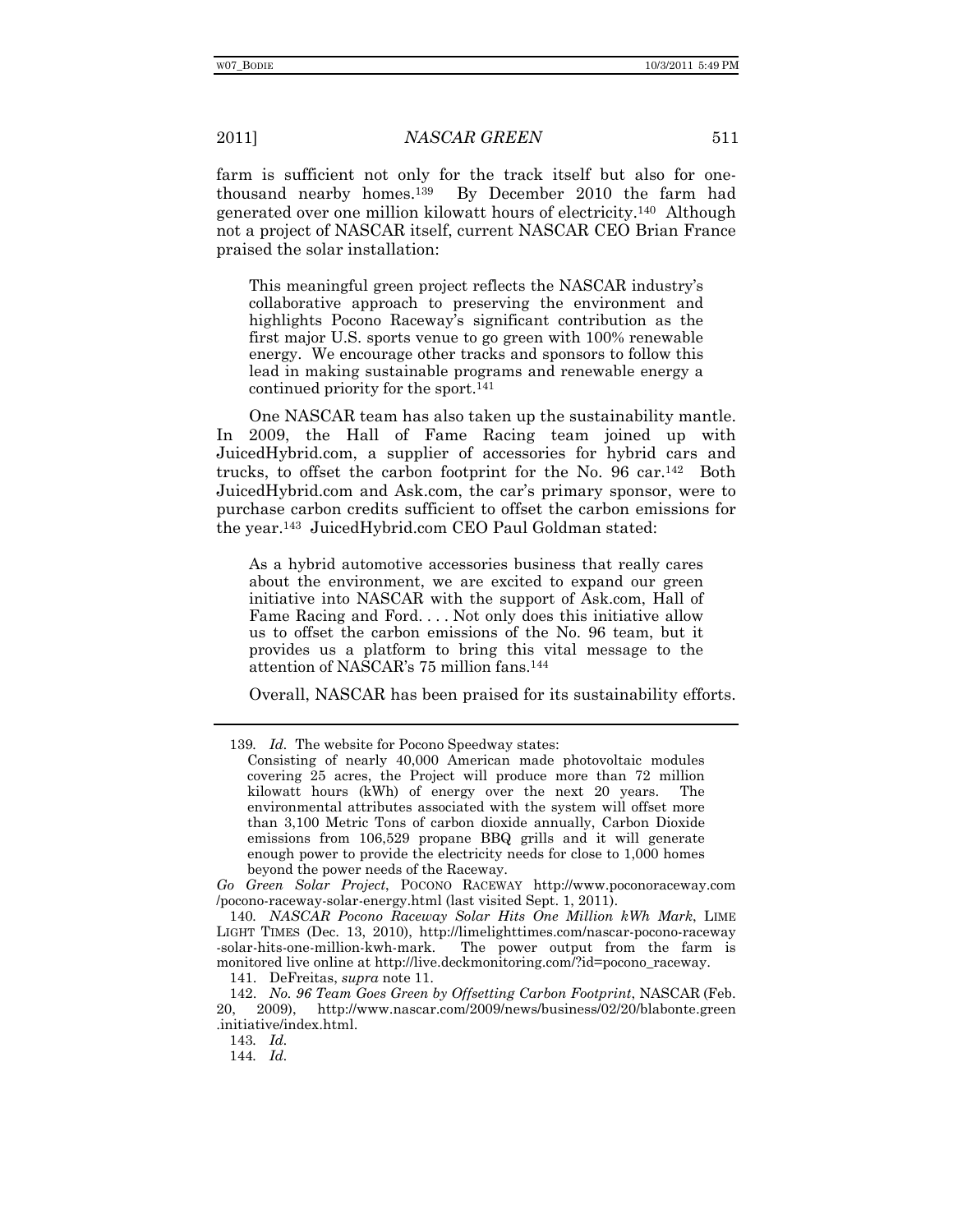Because it is a privately held company, it is not eligible for listing on the Dow Jones Sustainability Index or other green- or CSR-related investment sites.145 However, as reflected in its initiatives as well as its rhetoric, NASCAR wants to be seen as a green company and a green industry.146 This concern for sustainability is reflected in its fans. A recent survey found that 77 percent of NASCAR fans believe in a personal obligation to be environmentally responsible; 65 percent agree that companies should help consumers become more environmentally responsible; more than eighty percent of NASCAR households recycle; and approximately forty percent use energy efficient light bulbs (more than double the amount just five years earlier).<sup>147</sup> Whether a cause or an effect of NASCAR's green efforts, the fans' interest in sustainable practices shows the importance of those practices to the sport.148

#### III. NASCAR, THE FIRM, AND THE PROBLEM OF SUSTAINABILITY

The hope for the sustainability movement is that it will cajole, nudge, or push firms into more sustainable practices without cumbersome or loophole-riddled environmental legislation. The example of NASCAR provides some hope that firms will voluntarily adopt significant sustainable practices. However, it also points up some of the difficulties in staking out the boundaries of sustainability when it comes to corporations themselves as well as the corporate law that creates them.

#### *A. Judging Corporate Sustainability*

How do we judge the success of NASCAR's sustainability efforts? As a matter of first impression, NASCAR's "Green Innovation" program has notched some notable successes. Its change to E15 ethanol fuel will save on petroleum consumption and may make the fuel more palatable to consumers. Its tree-planting program endeavors to offset the carbon emissions for the entire sport, and its recycling program reaches into every aspect of the racing experience. NASCAR partners have also joined in the effort; most notably, the Pocono Speedway created a huge solar farm that powers the entire facility along with one-thousand nearby homes.149 Although praise has been somewhat muted, NASCAR's efforts have

 <sup>145.</sup> *See* THOMPSON, *supra* note 55, at 241–42.

 <sup>146.</sup> *See* Wright, *supra* note 118.

 <sup>147.</sup> DeFreitas, *supra* note 11 (citing an Experian Simmons National Consumer Survey).

 <sup>148.</sup> Paul Thomasch, *Stock Car Racing Going Green—At Own Pace*, ENVTL. NEWS NETWORK (Nov. 27, 2007), http://www.enn.com/top\_stories/article/25982 ("I haven't met anybody in the last couple years who doesn't think it's a good idea to be as efficient and be as environmentally friendly as you can.") (quoting NASCAR CEO Brian France).

 <sup>149.</sup> *See Owners Install Solar Farm on Parking Lot*, *supra* note 138.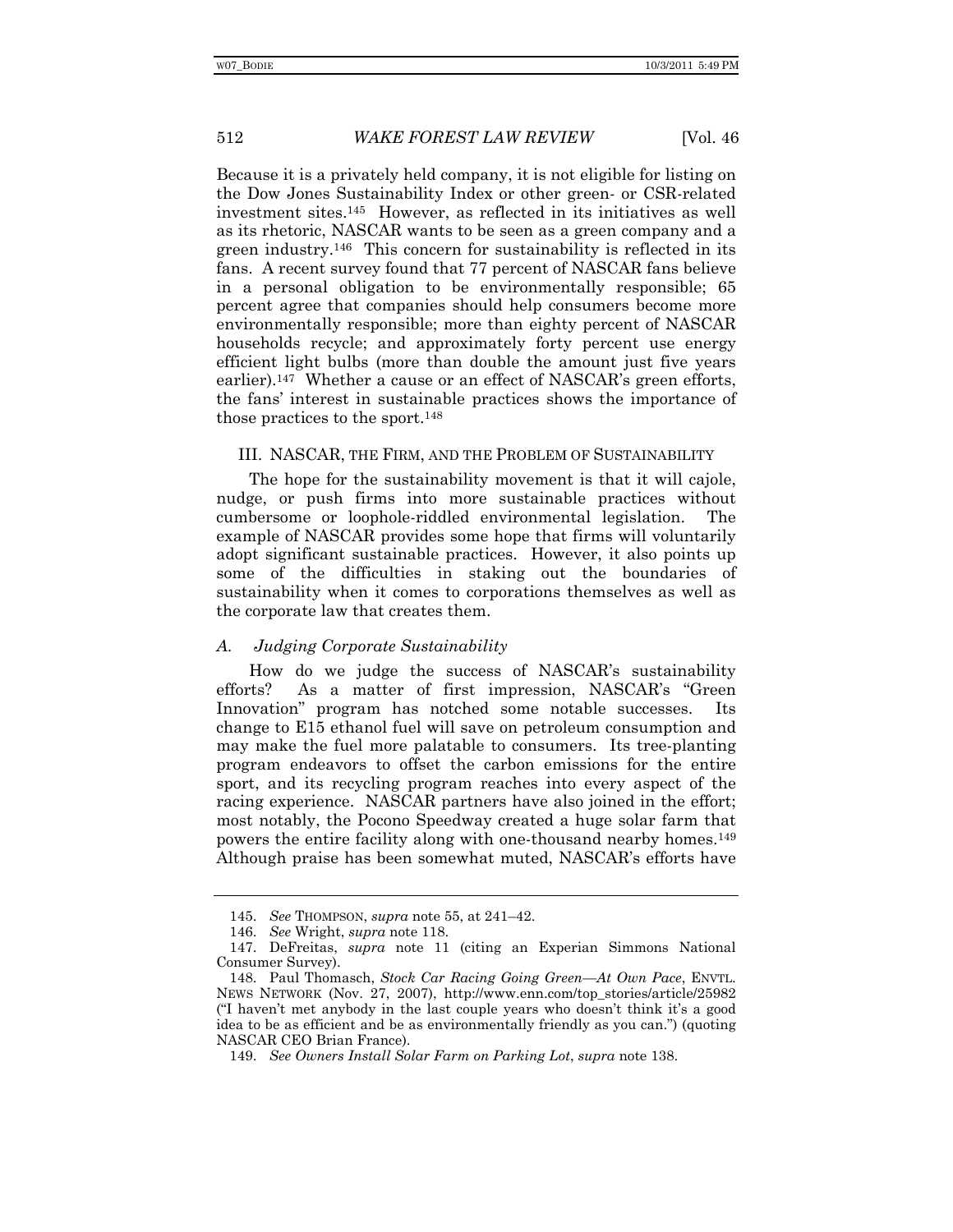been recognized as important steps toward greater sustainability.150

The mere recognition of sustainability as an important goal might be considered a significant victory in itself. The sustainability movement is, at least in part, about changing mindsets to recognize the fragility of the environment and to consider future generations. And indeed, given NASCAR's modus operandi, it is somewhat surprising to see the company embrace green efforts at all.<sup>151</sup>

But it is unlikely that sustainability advocates believe it is enough to simply espouse the rhetoric. After all, BP invested significant sums in its environmentally friendly image, only to see it clouded over with the oil spilling out of its well.152 The resulting disconnect between BP's green image and its spotty safety and environmental record has prompted calls to make BP (and companies like it) liable for misrepresentation when its rhetoric does not match reality.153 But moving beyond rhetoric into substantive standards raises a host of difficulties. The first, and most obvious, set of standards would be whether the company obeys the existing laws.154 But "sustainability" is about more than simple compliance. It is about an ethos of going beyond what is legally required. The movement should endeavor to reward those firms with stronger sustainability efforts and punish those with weaker ones. To do this, some sort of baseline, some manner of measuring stick, is necessary to judge sustainability efforts.

NASCAR illustrates the problem of establishing a baseline. First off, do we judge NASCAR the company or NASCAR the industry? The company has an extremely important role to play in the industry as a whole. But its efforts all involve some degree of cooperation or even delegation to its partners. The rules requiring

 <sup>150.</sup> DeFreitas, *supra* note 10 ("[T]his fuel-guzzling motorsport circuit has initiated a major campaign to green its operations."); David A. Gabel, *The Greening of NASCAR*, ENVTL. NEWS NETWORK (Oct. 18, 2010), http://www.enn.com/business/article/41894 ("NASCAR is not exactly a model for environmental friendliness, but the new fuel is a significant step in the right direction.... Hopefully they will continually adopt new fuel-efficiency technologies as they emerge. In the grand scheme of things, it is interesting to know that even a sport as gas-guzzling as NASCAR is trying to green their image.").

<sup>151</sup>*. Cf.* Cokley, *supra* note 69, at 67 ("What do you get when you inject 700 to 750 horsepower into 3400 pounds of metal capable of achieving speeds in excess of 200 m.p.h. and then add in 100,000 to 200,000 rabid fans and a mix of young, good-looking, hotshot drivers, along with established veterans?").

 <sup>152.</sup> Cherry & Sneirson, *supra* note 54, at 1002 ("During the past decade, BP made a series of strategic branding decisions designed to green the company's image.").

<sup>153</sup>*. Id.* at 1025–38.

<sup>154</sup>*. Id.* at 995–99 (criticizing BP for its environmental and safety violations); Sneirson, *supra* note 10, at 993 (noting that the first level of the "gearing up" sustainability strategy is compliance with applicable labor and environmental standards).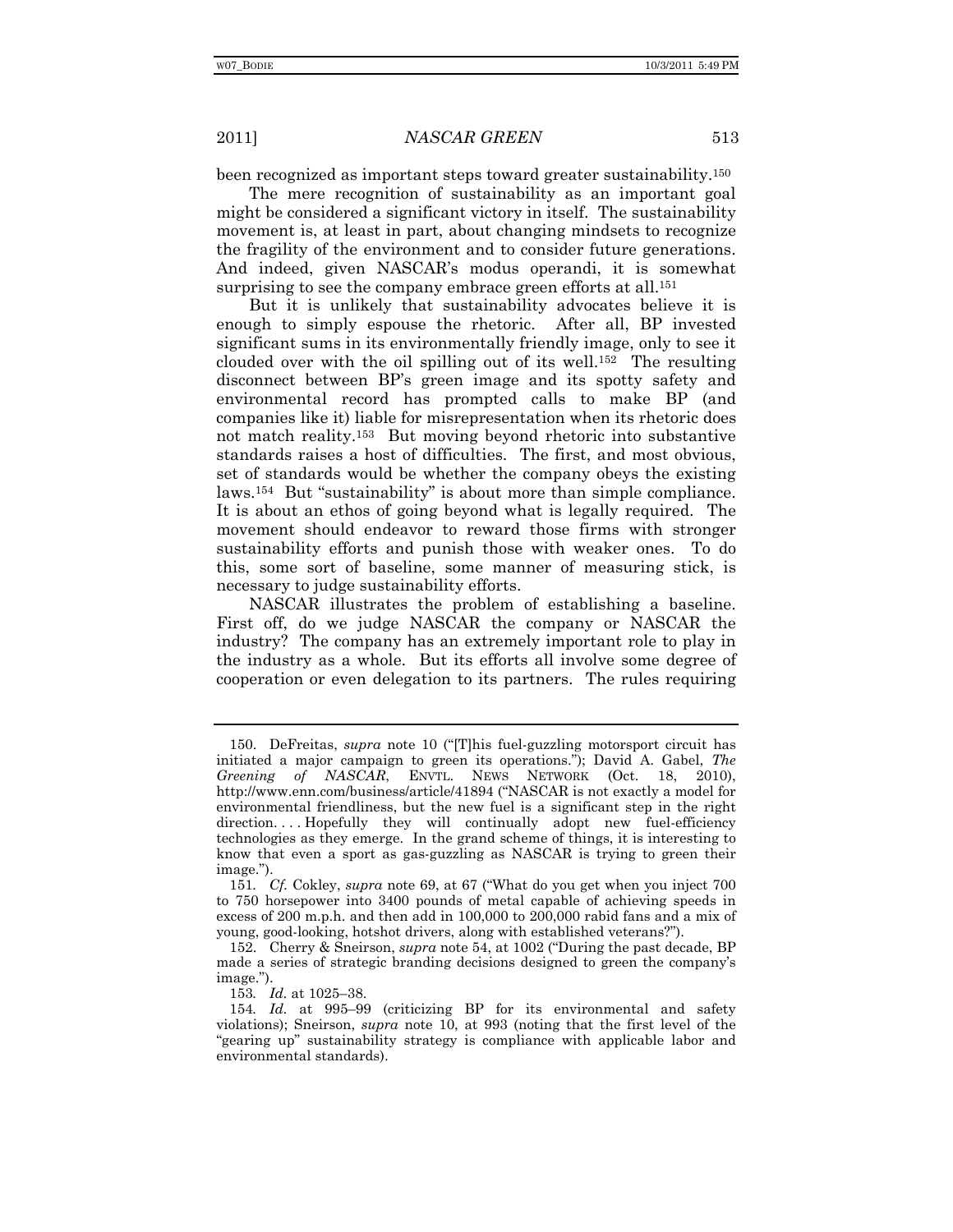E15 fuel impose sustainability on the NASCAR teams that enter the race.155 Recycling programs are partnerships with local tracks and race teams, as are the tree-planting efforts.156 The solar-powered farm is owned by the Pocono Raceway, which has no ownership ties to NASCAR itself.157 The sustainability efforts that involve NASCAR the company, and only NASCAR, are limited to LEED certification for NASCAR buildings and the NASCAR offices' recycling program.158 To the extent NASCAR's efforts are remarkable, they involve the industry as a whole, rather than just the company.

Next, to whom or what do we compare NASCAR's sustainability efforts? The most obvious comparison would be to other motor sports industries, such as IndyCar159 and FIA.160 In 2007, IndyCar (known at the time as the Indy Racing League, or IRL) transitioned its racers to 100% ethanol fuel.161 In contrast, the FIA requires that at least 5.75% of its fuel must be made of biocomponents, such as cellulosic ethanol or biogasoline.162 NASCAR's ethanol initiatives seem to pale in comparison to IndyCar, and in fact IndyCar's change may have prompted NASCAR's move.163 Prior to the change,

 160. FIA, or Fédération Internationale de l'Automobile, is the nonprofit association that operates as the primary governing organization for international Formula One racing. *See About FIA*, FÉDÉRATION INTERNATIONALE DE L'AUTOMOBILE, http://www.fia.com/en-GB/the-fia/about -fia/Pages/AboutFIA.aspx (last visited Sept. 1, 2011).

 161. Liz Clarke, *IndyCar Makes Switch to Ethanol*, WASH. POST, Mar. 21, 2007, § E, at 3; *IndyCar Goes 100% Ethanol, EPIC Plans National Marketing Campaign*, ENVTL. LEADER (Mar. 19, 2007), http://www.environmentalleader.com/2007/03/19/indycar-goes-100-ethanol-epic -plans-national-marketing-campaign; *IndyCar Series Switching to Ethanol in '06*, ESPN (Mar. 2, 2005), http://sports.espn.go.com/rpm/news/story?id=2003457.

 162. SHELL CORP., POWERED BY V-POWER, PROTECTED BY HELIX: FIA RULES & REGULATIONS FUEL & LUBRICANTS 6 (Dec. 24, 2010), *available at* http://www-static.shell.com/static/motorsport/downloads/ferrari/2011\_rules \_regulations.pdf ("A minimum of 5.75% (m/m) of the fuel must comprise biocomponents. Shell V-Power race fuel contains two advanced biofuels: [c]ellulosic ethanol, an advanced biofuel made from straw and 'biogasoline', a biofuel converted directly from plant sugars."); *Fuel*, FORMULA 1, http://www.formula1.com/inside\_f1/rules\_and\_regulations/technical\_regulations /6852/default.html (last visited Sept. 1, 2011) ("Formula One cars run on petrol, the specification of which is not that far removed from that used in regular road cars.").

163*. See* Clarke, *supra* note 161 (noting in 2007 that "NASCAR, the country's most popular form of auto racing, has no plans to explore renewable

 <sup>155.</sup> Loveday, *supra* note 119.

 <sup>156.</sup> *See NASCAR Announces Tree Planting Program at Tracks*, *supra* note 127.

 <sup>157.</sup> *See Owners Install Solar Farm on Parking Lot*, *supra* note 138.

 <sup>158.</sup> *NASCAR Announces Tree Planting Program at Tracks*, *supra* note 127.

 <sup>159.</sup> IndyCar is the latest instantiation of the sanctioning body for "indy car," or single-seat, open-wheel racing in the United States. Prior to 2011 it was known as the Indy Racing League, or IRL.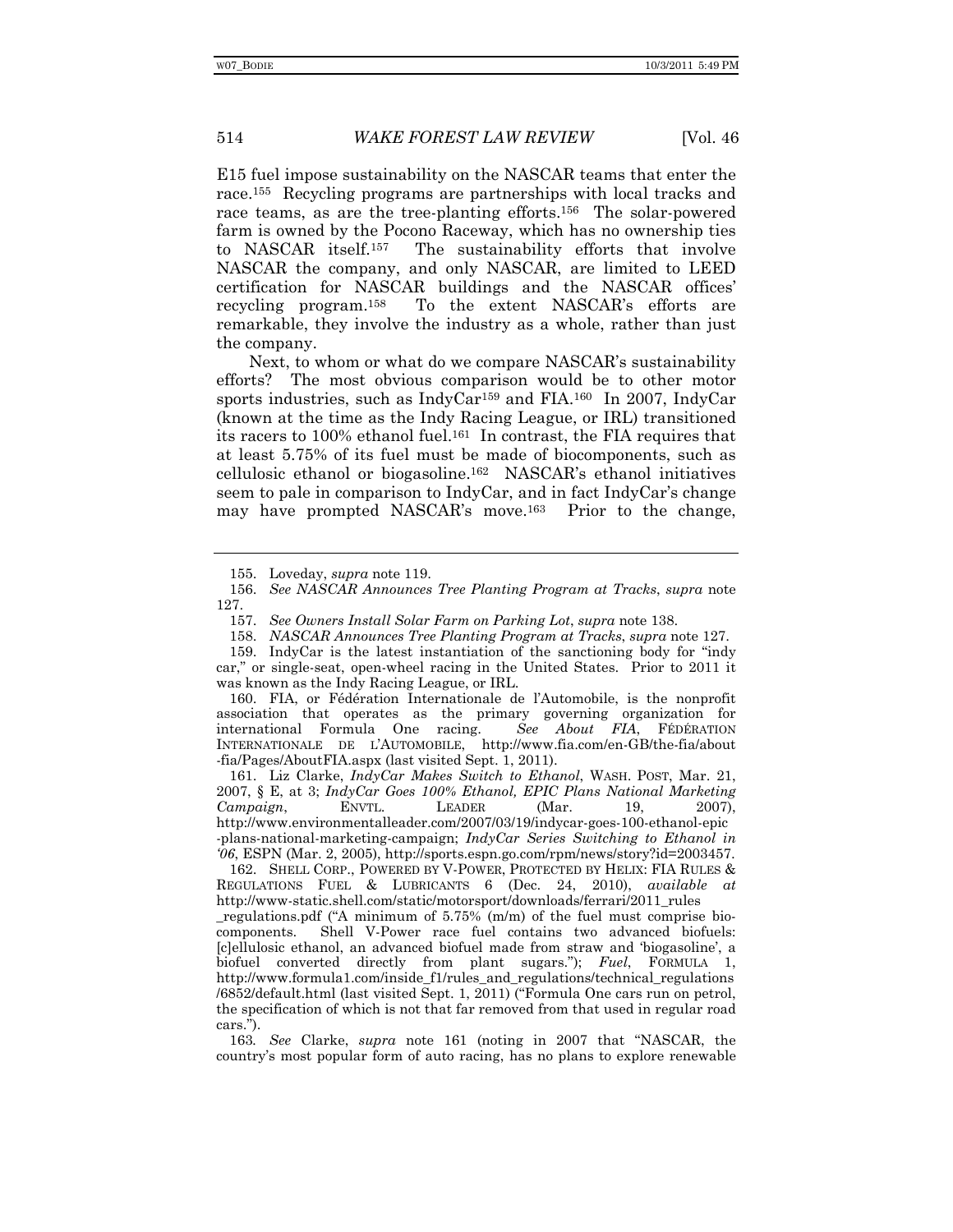however, IndyCar racing had been using methanol, an alcohol-based fuel that is made from natural gas.164 Since open-wheel cars had been using methanol in the U.S. since the 1970s,<sup>165</sup> the transition to ethanol was much easier. Stock cars are designed to be much closer to the automobiles driven by consumers, making an entirely ethanol-based product less saleable.166 One could argue that NASCAR's endorsement of E15 will be better for the environment, since it is much more likely to be used by consumers in the short term.167 So while 100 percent seems to beat 15 percent, NASCAR's program seems designed to have a broader effect than IndyCar's.

The other major sports leagues have sustainability programs similar to NASCAR's. Several stadiums have installed solar panels, including the Staples Center in Los Angeles (home to professional basketball and hockey teams) and AT&T Park in San Francisco (baseball). But these efforts are dwarfed by the Pocono Speedway installation; the Staples Center has 1700 solar panels, compared to Pocono's 40,000, and Pocono puts out three megawatts of electricity, while AT&T Park only creates 120 kilowatts.<sup>168</sup> The NFL has sought to offset the carbon created by the Super Bowl by planting trees and buying carbon credits.169 But NASCAR has sought to

 167. And this is leaving aside the scientific debate about the extent to which ethanol or ethanol-gasoline blends are better for the environment than gasoline. Ethanol promotes energy independence, as it replaces fossil fuels, and it burns cleaner than pure gasoline. However, most ethanol is produced from corn, which requires significant resources to grow, and ethanol production increases the price of corn on the international market, making it more expensive for third-world communities. *See* Roberta F. Mann, *Back to the Future: Recommendations and Predictions for Greener Tax Policy*, 88 OR. L. REV. 355, 373–75 (2009); Tudor van Hampton, *Collectors Go Looking for Nonalcoholic Blends*, N.Y. TIMES, Mar. 18, 2011, at AU1 ("Still, many consumers would rather not have any alcohol in their gasoline. Their reasons include reductions in fuel economy—a gallon of ethanol contains about one-third less energy than a gallon of gasoline—and alcohol's affinity for moisture, which can cause a multitude of engine problems.").

168. *Owners Install Solar Farm on Parking Lot*, *supra* note 138.

 169. Alex Davidson, *Greening the Super Bowl*, FORBES (Jan. 19, 2007), http://www.forbes.com/2007/01/19/super-bowl-green-sports-biz-cz\_ad\_0119green .html; Amanda Lee Myers, *NFL Using Clean Energy to Offset Super Bowl's Impact*, USA TODAY (Feb. 3, 2008), http://www.usatoday.com/weather /environment/2008-02-03-green-nfl\_N.htm; Susan Thurston, *How This Year's Super Bowl is Going Green*, ST. PETERSBURG TIMES (Dec. 22, 2008), http://www.tampabay.com/news/environment/article942275.ece.

fuels at the moment").

 <sup>164.</sup> *IndyCar Series Switching to Ethanol in '06*, *supra* note 161.

 <sup>165.</sup> *Id.*

<sup>166</sup>*. See* HOWELL, *supra* note 16, at 21 ("[Bill] France and his associates figured that people would like to see American-built, production-based cars in racing competition, especially since the cars being used were ones that the fans could actually purchase from a dealership."); THOMPSON, *supra* note 55, at 227 ("By definition, a stock car was a pure, unalloyed passenger vehicle without any alterations or modifications.").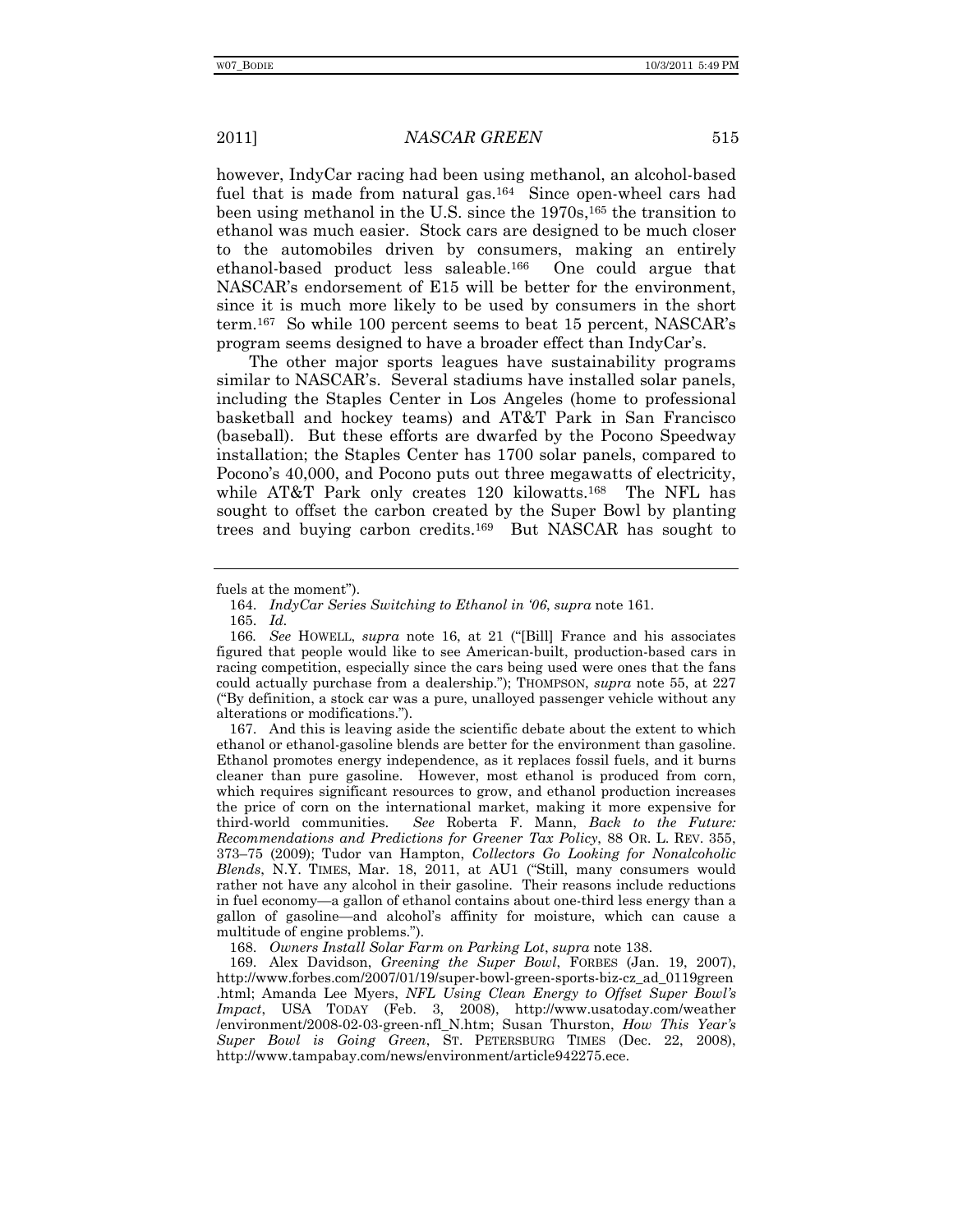plant enough trees to offset the entire season. The NBA celebrates a special "green week," but the biggest aspect of the promotion seems to be the wearing of green uniforms.170 Again, however, it is hard to tell whether the concrete steps are more or less important than the cultural and ideological change these initiatives are trying to initiate. To that extent, a program like the NBA's may have less tangible effect on the environment but may be more effective in getting people to take green issues to heart.171

As mentioned earlier, NASCAR is not a publicly traded company, so it cannot be listed on one of the "green" or CSR indexes for public investors.172 Moreover, even if it were eligible, it is not clear that NASCAR would have earned a place there. One example of such a list is the Corporate Knights Top 100 Most Sustainable Companies.173 The Corporate Knights, a Toronto-based media company, took 3000 publicly-traded companies, narrowed them down to 300 "based on financial performance and other criteria," and then ranked those 300 "based on 10 environmental, social and governance performance metrics, including energy productivity, waste productivity and CEO-to-average-worker pay ratio."174 The list was topped by Statoil, the Norwegian oil and gas producer, which performed well on water productivity and board diversity metrics.175 Last year's number one company, General Electric, dropped to eleventh because other companies outstripped its carbon and energy productivity.176 And PG&E dropped forty-eight places because it scored lower on board diversity and taxes.177

CSR or sustainability lists like the Corporate Knights 100 show some of the perils of judging sustainability across industries. The companies listed have wildly different metrics for leadership diversity, carbon productivity, and percentage of taxes paid, but somehow these factors are assigned different weights and collated into a top-100 list. When it comes to cars or universities, slight changes in the weights given to various factors produce very different rankings.178 The inclusion of BP in many of these CSR

172. *See* THOMPSON, *supra* note 54, at 241–42.

175*. Id.*

176*. Id.*

<sup>170</sup>*. See NBA Green*, NBA, http://www.nba.com/green/ (last visited May 26, 2011).

 <sup>171.</sup> Davidson, *supra* note 169 ("Sporting events are thus becoming fertile testing grounds for new environmental practices, and the events leave lasting examples of how events can change their practices for the better.").

 <sup>173.</sup> Helen Coster, *Ranking the World's Most Sustainable Companies*, FORBES (Jan. 29, 2011), http://www.forbes.com/2011/01/28/most-sustainable -companies-leadrship-citizenship-100.html.

<sup>174</sup>*. Id.* The metrics went to eleven with an overall "transparency" factor. *Id.* 

<sup>177</sup>*. Id.* Its board diversity dropped from 30% of its directors being women last year to 18% this year. *Id.* 

 <sup>178.</sup> Malcolm Gladwell, *The Order of Things*, NEW YORKER, Feb. 14, 2011, at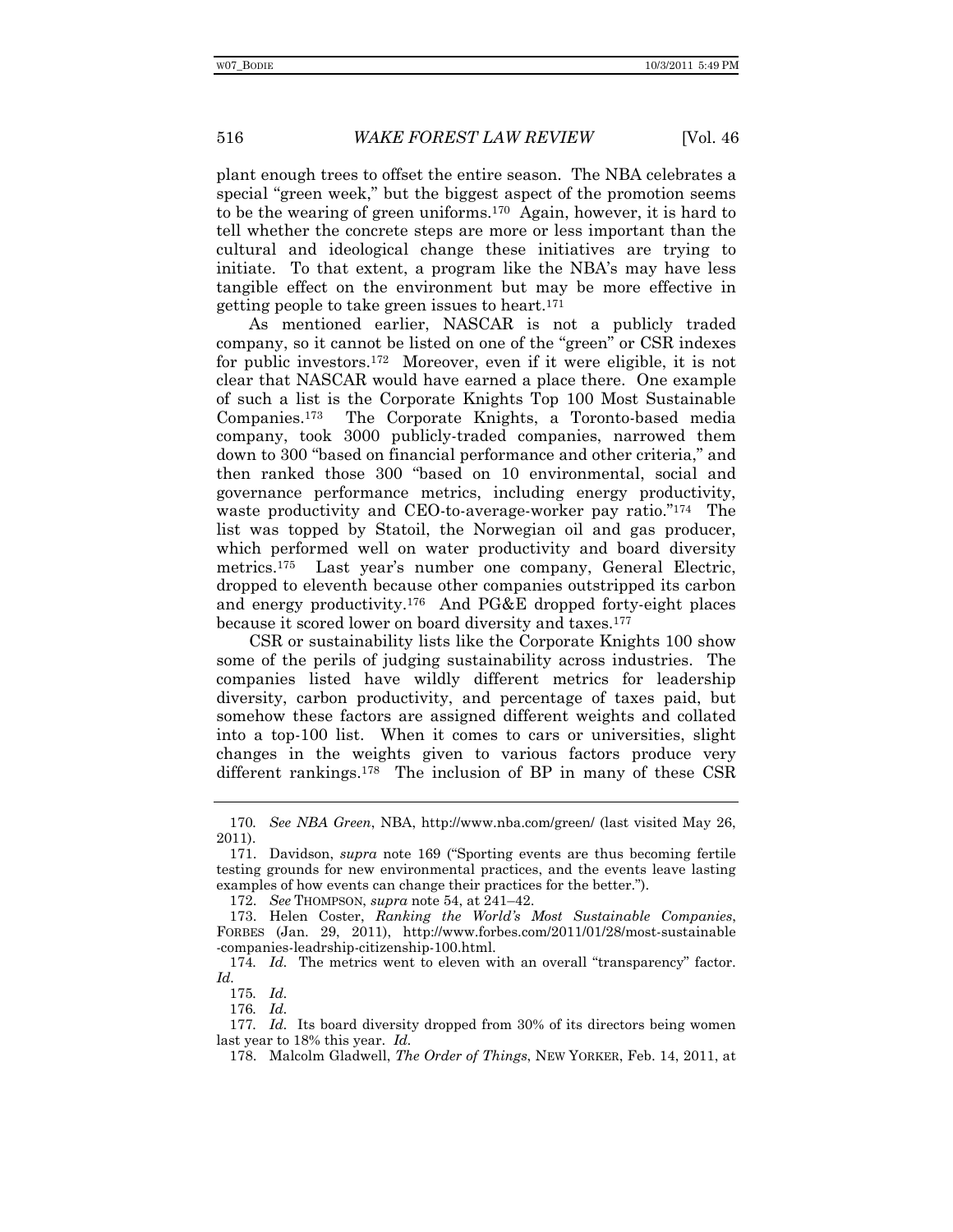lists (as well as law review articles on CSR) makes one even more skeptical about their categorical wisdom.179 Moreover, these lists tend to lump a variety of different factors into their calculations, such as corporate governance metrics, philanthropy, and even financial performance.180 Transparency is a "prerequisite" to being on the list, as the numbers cannot be crunched without it.181

NASCAR in its current form would have very low transparency and corporate governance factors. It is closely held, privately owned, family run, and lacking in transparency. It would surely score low on most corporate-governance metrics. But those characteristics are separate and apart from its ability to adopt environmentally supportive practices and leverage those practices across the stock-car racing industry. In fact, it is NASCAR's "dictatorial" structure that gives it the immense power it has—for good or ill. To the extent NASCAR seeks to promote green efforts, its structure will allow those efforts to be more quickly and efficiently adopted. It is hard to know how much weight the nonenvironmental factors would be assigned in contrast to its environmental programs. Indeed, it is hard to know how NASCAR's environmental programs would be assessed as well. Would they be measured in contrast to prior NASCAR practices? In contrast to IndyCar or the NBA? Or would they be measured against some average across all corporations? And raising these questions provides no easy answers. Is it enough that NASCAR has made racing more "green" when there is more that can be done? Can NASCAR—a sport that is based on burning fuel at high speed, risking human lives merely for entertainment—ever really be considered sustainable?

And that brings me to my final challenge to sustainability

<sup>68.</sup> 

 <sup>179.</sup> Cherry & Sneirson, *supra* note 54, at 1007–08 (discussing investment fund managers as well as academics who praised BP for its corporate social responsibility); Telis Demos, *Beyond the Bottom Line: Our Second Annual Ranking of Global 500 Companies*, FORTUNE (Oct. 23, 2006), http://money.cnn.com/magazines/fortune/fortune\_archive/2006/10/30/8391850 /index.htm (ranking BP second on a list of socially responsible companies).

<sup>180</sup>*. See Corporate Sustainability*, DOW JONES SUSTAINABILITY INDEXES, http://www.sustainability-index.com/07\_htmle/sustainability/corpsustainability .html (last visited Sept. 1, 2011) (defining sustainability in terms of "meeting shareholders' demands for sound financial returns," "[f]ostering loyalty by investing in customer relationship management and product and service innovation," and "[s]etting the highest standards of corporate governance and stakeholder engagement, including corporate codes of conduct and public reporting"); Coster, *supra* note 173 (discussing various factors such as leadership diversity and financial performance). Corporate Knights was proud to report that its list had posted a total return of 54.95%, outperforming the MSCI AWCI [Morgan Stanley Capital International All-World Company Index] by more than sixteen points. *Id.*

<sup>181</sup>*.* Coster, *supra* note 173.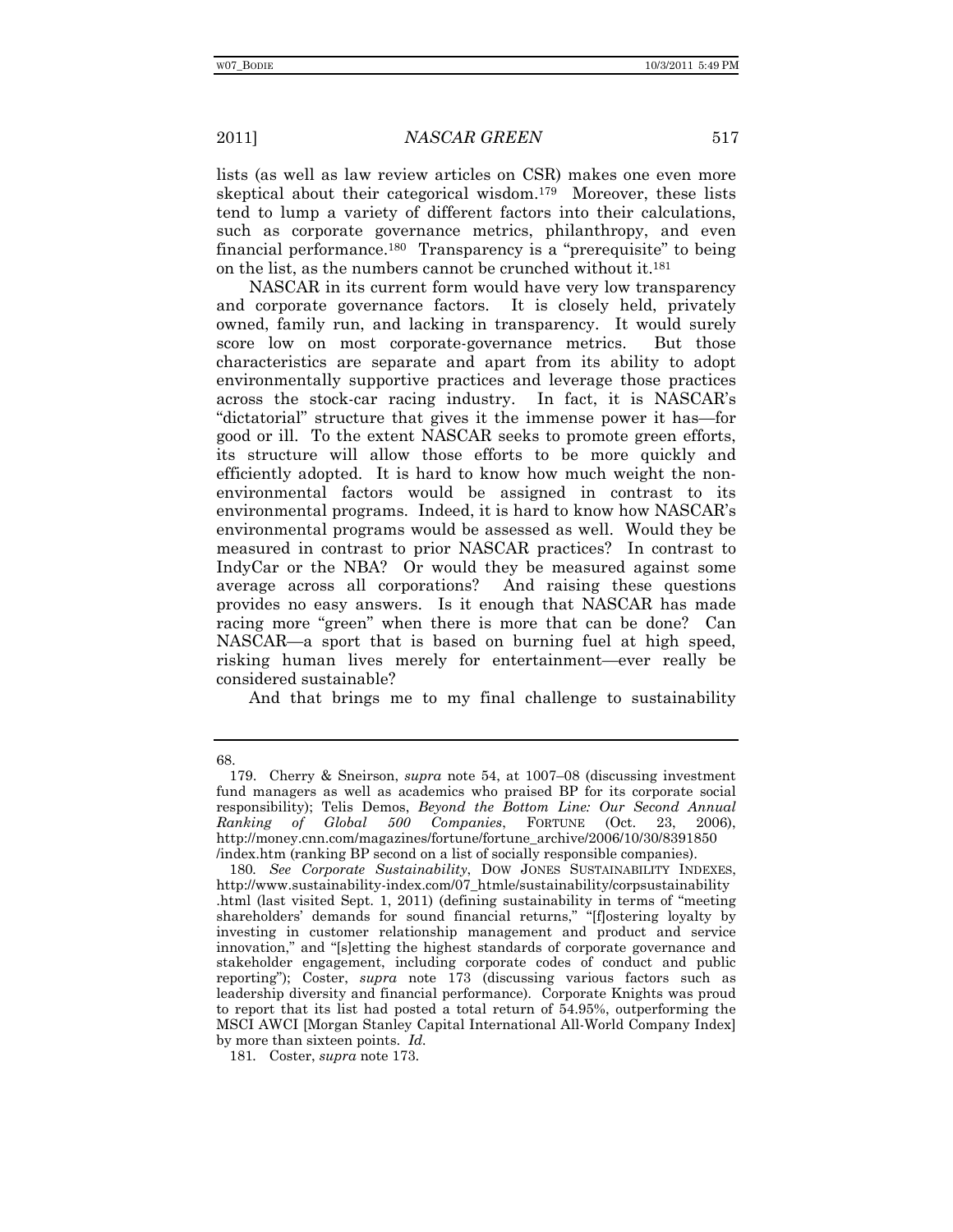advocates when it comes to a definition of the term in the corporate context. The term "sustainability" most directly means the ability to survive.182 NASCAR has demonstrated terrific sustainability, if that means the ability of the corporation (and the industry) to survive and thrive over time.<sup>183</sup> In the context of the corporate sustainability movement, however, sustainability more likely means the ability of humanity to survive and thrive over time. Should a corporation disregard the first meaning and adopt only the second? After all, a corporation is merely a tool—a legal instrument enabling a group of people to cooperate over time. It makes sense that some corporations should see their own demise as a means of carrying out greater sustainability for humanity.184 But then how do we judge those corporations? And is NASCAR one of them? Should NASCAR be looking for a way to put itself out of business?

## *B. Judging Corporate Law Sustainability*

The problem of defining and then measuring sustainability is not a new one, and NASCAR is only one example of the difficulties in judging the sustainability of a particular company.185 This Article's primary concern, however, is with the role of sustainability in corporate law. NASCAR's sustainability efforts point up some of the problems, not only with defining sustainability at the corporate level, but also with incorporating sustainability into corporate law.

To the extent NASCAR has been a sustainability success story, it is due not to its own solitary, internal efforts, but rather its ability to partner with other corporations. Its ethanol program comes from partnering not only with an ethanol producer (Sunoco), but also a

<sup>182</sup>*. See, e.g.*, AMERICAN HERITAGE DICTIONARY 1225 (2d College ed. 1982) (defining "sustain" as "[t]o keep in existence; maintain"); Kent Greenfield, *New Principles for Corporate Law*, 1 HASTINGS BUS. L.J. 87, 92 (2005) (defining sustainability as "the ability of businesses to survive over time").

 <sup>183.</sup> W. Duane Cox (as Crabber 1967), *NASCAR and Fuel Injection: "Sustainability" or Survival?*, BLEACHER REP. (Dec. 3, 2009), http://bleacherreport.com/articles/301903-nascar-and-fuel-injection

<sup>-</sup>sustainability-or-survival ("NASCAR will do whatever it will take, not to be sustainable, but to survive.").

 <sup>184.</sup> Sjåfjell, *supra* note 6, at 999 ("Finally, and most dramatically, the sustainable-development guideline may require a corporation to close down its business if it is not possible to adopt alternative ways of doing business that do not cause irreparable damage to the interests of the global community.").

 <sup>185.</sup> For efforts to address the market for CSR, see Janet E. Kerr, *The Creative Capitalism Spectrum: Evaluating Corporate Social Responsibility Through a Legal Lens*, 81 TEMP. L. REV. 831, 831 (2008) (discussing definitional problems for CSR and proposing the "creative capital spectrum" to measure a corporation's degree of social responsibility); Michael R. Siebecker, *Trust & Transparency: Promoting Efficient Corporate Disclosure Through Fiduciary-Based Discourse*, 87 WASH. U. L. REV. 115 (2009) (pointing out the excess of unreliable CSR information and proposing a fiduciary duty approach to corporate disclosures); Williams, *supra* note 38, at 1293–1306 (proposing a system of disclosure for environmental information).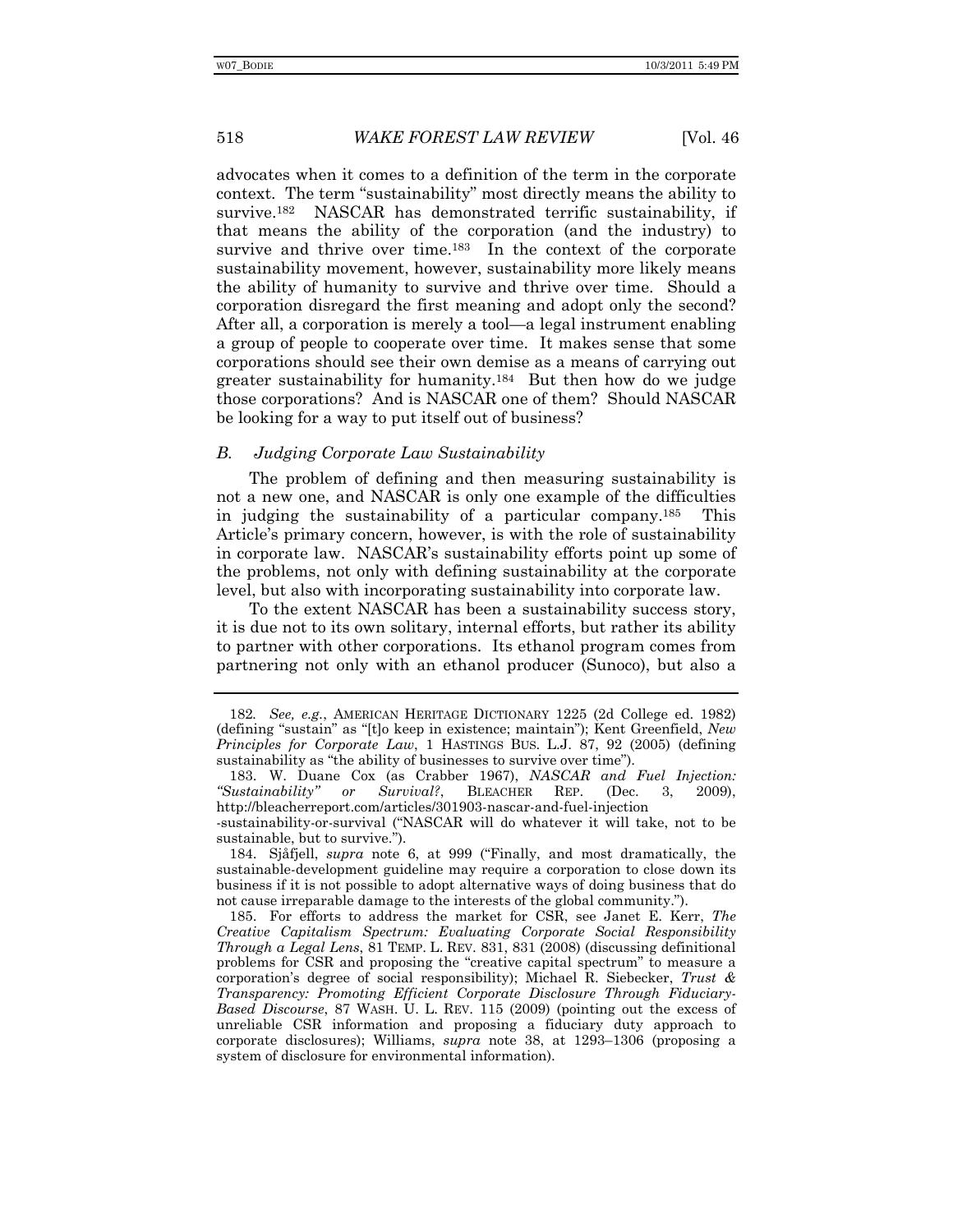multi-year partnership with the ethanol industry's trade group.186 NASCAR works with local tracks in carrying out its tree-planting program, and it has a variety of corporate sponsors with whom it shares recycling responsibilities.187 Stock car racing's most prominent green initiative is the solar farm of Pocono Raceway.188 NASCAR's green efforts are partnerships between entities, rather than the internal workings of one.

Corporate law theorists have largely worked with the corporation as the unit of analysis and measurement. This focus makes sense, as corporate law is primarily about the internal structure of an individual corporation. Certain "sustainability" factors have a lot to do with the internal structure of the corporation, such as its approach to corporate governance and the diversity of its leadership. Other factors do not have much to do with corporate law, as currently constituted, but could be seen as matters of internal governance that corporate law could incorporate. I am thinking here primarily of those efforts to change corporate law's structure to accommodate employees and, to a lesser extent, other firm stakeholders.189 However, still other sustainability factors deal primarily with a firm's business, rather than its corporate structure. These matters—such as taxes, workplace safety, and environmental concerns—apply across corporations as well as other business law structures (such as LLCs and partnerships). They are not really matters for corporate law.

Sustainability advocates may resist this characterization. After all, the very core of the sustainability norm is to build those principles into the corporate DNA. But any effort to put sustainability into corporate law must attempt to define sustainability and then impose it across all corporations. It is easy enough to make clear that shareholder primacy is itself a rather weak and unenforceable norm, and leave corporations to their own devices. But I do not think much more than that could be done. At most, perhaps, states could add a new form of organization that would be purportedly limited to sustainable corporations<sup>190</sup> or allow existing shareholders to incorporate a sustainability norm into the corporation's charter.191 While these reforms would help change existing norms about the corporate purpose, they do not seem too likely to create actual legal incentives for companies to act more

<sup>186</sup>*. See supra* Part II.B.

<sup>187</sup>*. See supra* Part II.B.

<sup>188</sup>*. See supra* Part II.B*.*

<sup>189</sup>*. See, e.g.*, Brett H. McDonnell, *Employee Primacy, or Economics Meets Civic Republicanism at Work*, 13 STAN. J.L. BUS. & FIN. 334 (2008).

<sup>190</sup>*. See, e.g.*, Sneirson, *supra* note 10, at 1017–19 (discussing B corporations).

<sup>191</sup>*. Id.* at 1019–21. These charter provisions do not appear to have any enforcement mechanisms. *Id.*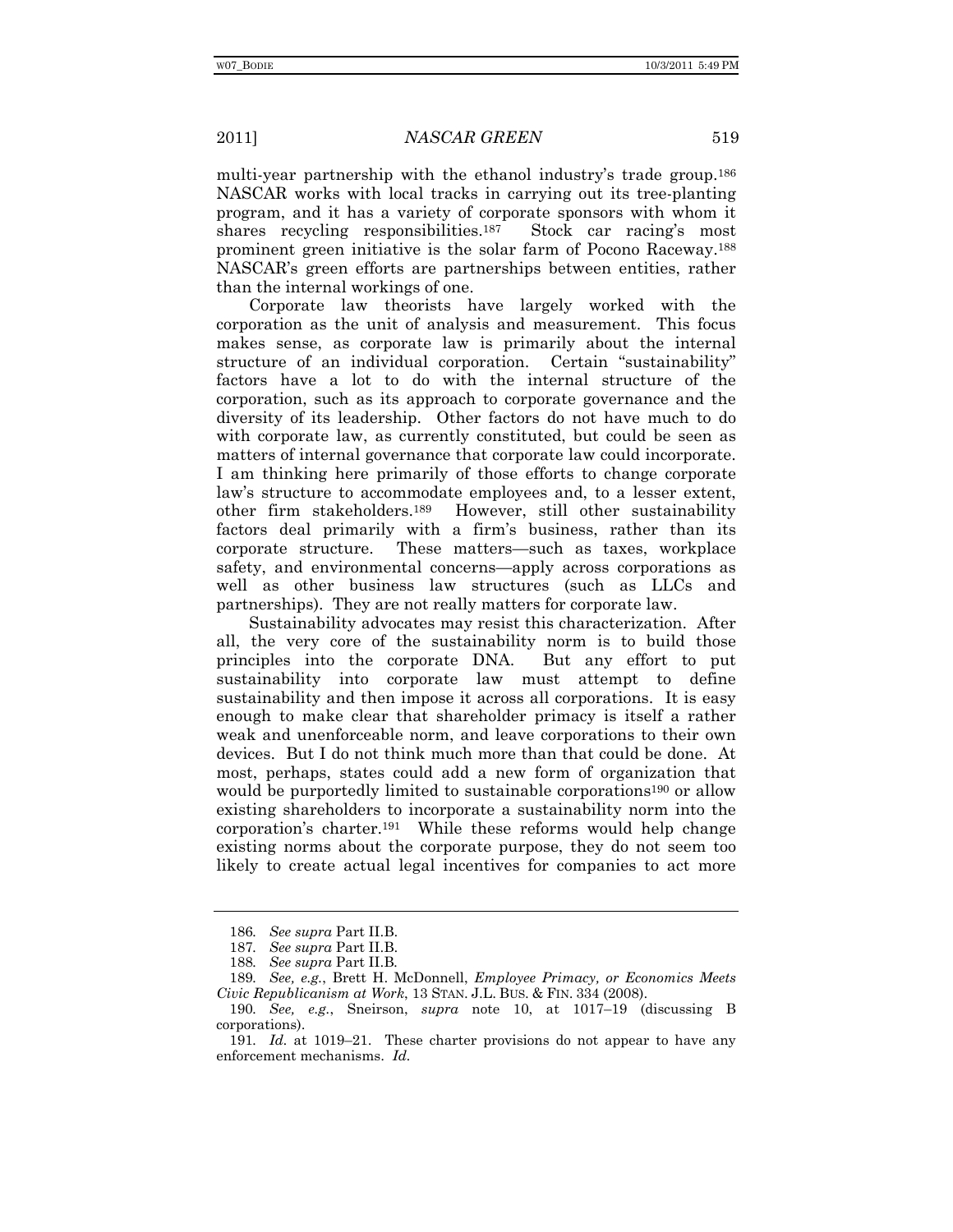sustainably. They would likely either reinforce a norm that already exists or be neglected and forgotten. Other efforts at corporate reform, such as providing voting rights to employees, might be characterized as "sustainable." But such a characterization would only illustrate (in my view) the fungibility of the term.

NASCAR is a privately held, family owned company. It is utterly not transparent. It is viewed within its sport as a "dictatorship."192 In the past, it has taken steps to make sure that its drivers could not organize or join a union.193 It has been accused of using monopoly power to direct races to another corporation owned and controlled by the same family.194 But it has taken steps toward making its sport more environmentally friendly and sustainable as a matter of planetary survival. These steps illustrate the types of voluntary corporate activities that sustainability advocates support.

With this in mind, this Essay makes two suggestions to corporate law sustainability advocates. First, define sustainability in a way that focuses on environmental concerns. My sense of the literature is that "sustainability" falls somewhere between "green," which is purely environmental, and "CSR," which includes environmental concerns as one of many "social responsibilities." Arguably, there is no need to add sustainability to our linguistic mix if it simply means one of these two things. When it comes to the need to "sustain," the life of humanity on the planet trumps all other sustainability concerns. When using the term, sustainability advocates should focus on efforts to sustain the planet through environmentally friendly practices that can serve humanity over the longer term.195 Concerns about board composition, taxes paid, or even worker empowerment should not dilute the "sustainability" brand.196

Second, I would encourage sustainability advocates to focus their efforts on environmental regulations and tax policies that encourage green practices, rather than focusing on corporate law. Corporate law structures the corporation; it establishes voting rights, power structures, fiduciary duties, and derivative actions.197

 196. I do not mean to denigrate these concerns; in fact, most of my work relates to worker empowerment. *See, e.g.*, Bodie, *supra* note 36. I only mean to suggest how "sustainability" should be used in the corporate law literature.

 197. Kent Greenfield, *Proposition: Saving the World with Corporate Law*, 57 EMORY L.J. 948, 950 (2008) ("Corporate law determines the rules governing the organization, purposes, and limitations of some of the largest and most powerful institutions in the world."); D. Gordon Smith, *Response: The Dystopian* 

 <sup>192.</sup> HOWELL, *supra* note 16, at 13.

 <sup>193.</sup> *Id.* at 37–48.

<sup>194</sup>*. See, e.g.*, Ky. Speedway, LLC v. NASCAR, 588 F.3d 908, 921 (6th Cir. 2009).

<sup>195</sup>*. But see* Sneirson, *supra* note 10, at 989 (using "green" and "sustainable" interchangeably).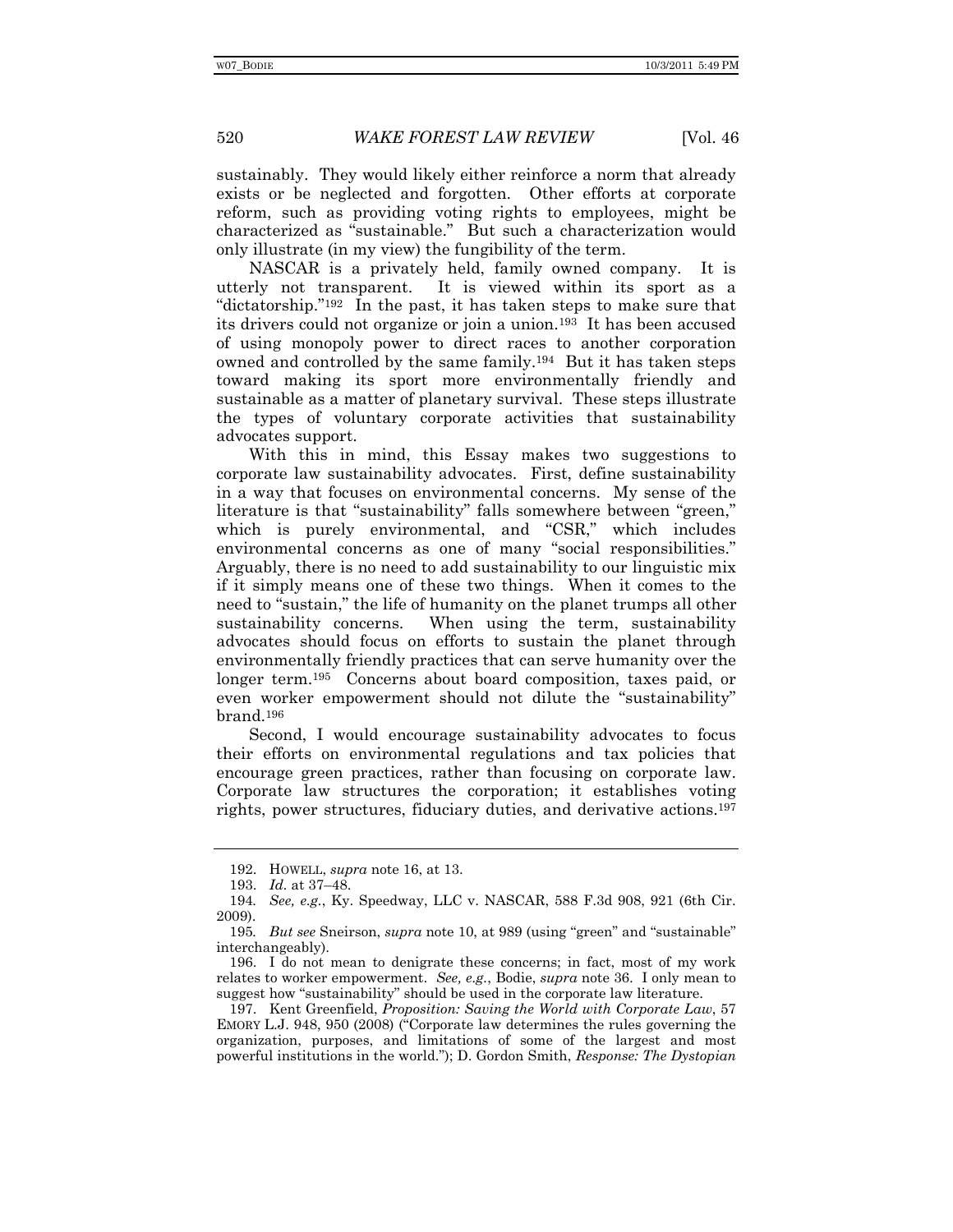It generally has little to say about the actual business of the corporation.198 Sustainability, on the other hand, is all about encouraging sustainable business practices. These practices can be mandated by environmental laws or encouraged through tax laws. At most, corporate law can allow for such practices to be adopted. And—for the most part—it already does.

I do not mean to downplay the importance of norms. In fact, I mean to assert the opposite: the changing social norms about the importance of sustainability are far more important to the environment than corporate law ever could be.199 It is those changing norms that drive companies to act sustainably in the first place. NASCAR is a great example. It is the importance of sustainability as a social norm that is driving NASCAR to act more sustainably.200 And NASCAR is not acting on its own; it is joining hands with its many corporate partners to leverage sustainable practices across as wide a swath as possible. Certainly, the temptation is to get more publicity than the underlying practices warrant. But sustainability is not something that these corporations are pursuing individually; they are practices that reach across corporate boundaries and change entire industries. Tax breaks and environmental regulations are ways to encourage or push for these changes more directly. Corporate law is peripheral.201

*Potential of Corporate Law*, 57 EMORY L.J. 985, 990 (2008) ("Pared to its core, 'corporate law' is the set of rules that defines the decision-making structure of corporations.").

 <sup>198.</sup> Indeed, as discussed earlier, sustainability advocates have sought to establish this when it comes to dispelling the shareholder primacy norm.

<sup>199</sup>*. Cf.* Bernard S. Black, *Is Corporate Law Trivial?: A Political and Economic Analysis*, 84 NW. U. L. REV. 542, 544 (1990) ("Thus, it is no small matter to disprove even the extreme hypothesis that *all* of state corporate law is trivial.").

 <sup>200.</sup> Eddie Gossage, president of the Texas Motor Speedway, describes the importance of green initiatives to companies whose businesses are not focused on eco-friendly, sustainable products:

There are some companies that aren't going to get involved with you if you don't have a green initiative. They want to be environmentally conscious and sound. If you make a presentation to sponsor your car or race, it's, 'Well, tell us what you're doing about green concerns.' If you don't have an answer, that may shut the door for you. They might not have an interest. There are some companies that are going to have budgets set aside exclusively for people that are actively green. There is a smart economical benefit to this.

Nate Ryan, *NASCAR Going Green, Moving to Ethanol Blend Fuel in 2011*, USA TODAY (Oct. 16, 2010), http://www.usatoday.com/sports/motor/nascar/2010-10 -16-ethanol-blend-fuel-2011\_N.htm.

 <sup>201.</sup> Again, I do not mean to suggest that corporate law is peripheral to all matters—only to sustainability issues (as I've defined them). Matters relating to the corporation's internal power structure should be the stuff and substance of corporate law. As to issues like board governance and worker empowerment, I agree that "[c]orporate law is a big deal." Greenfield, *supra* note 197, at 950.